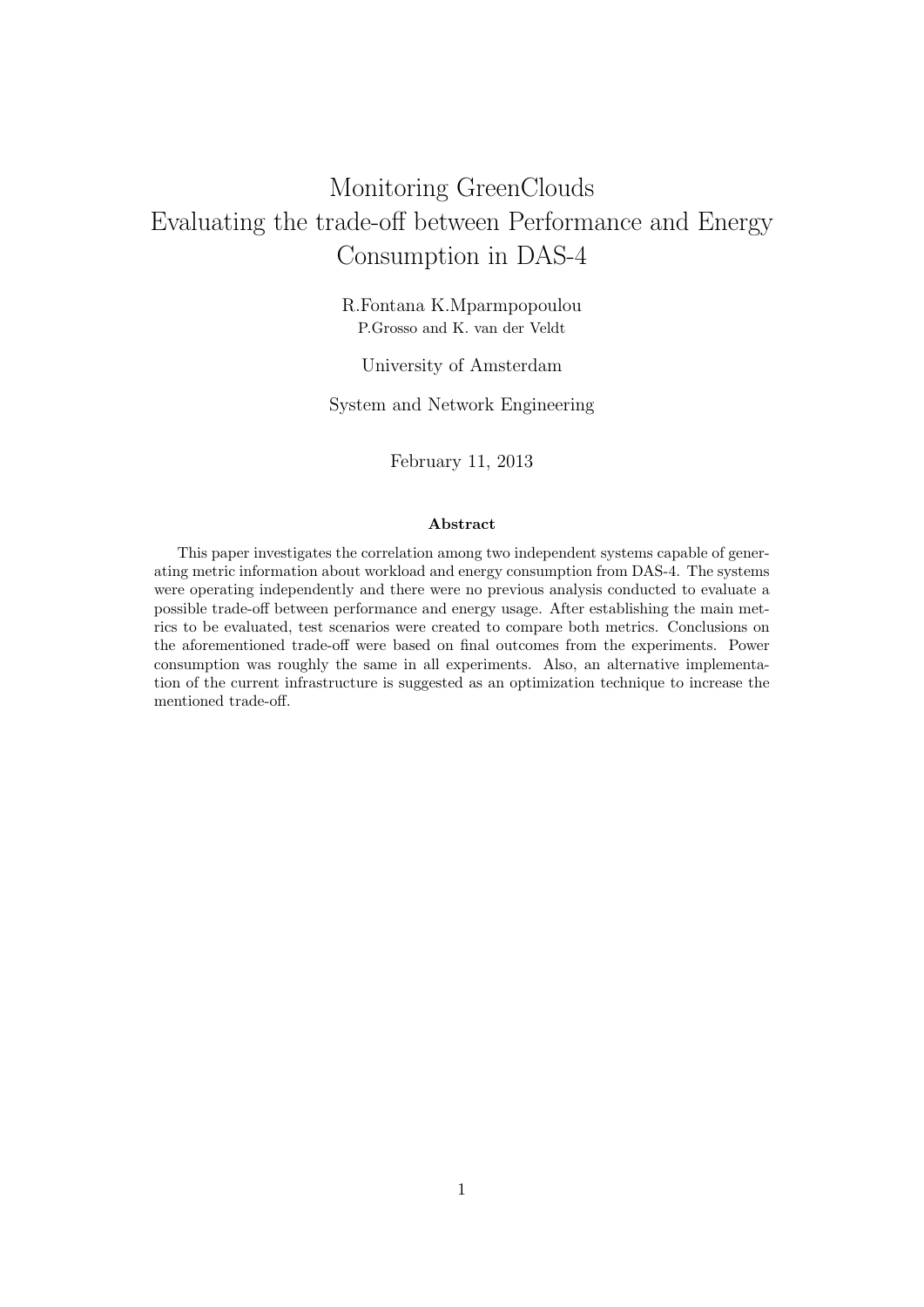## Contents

| 1 | Introduction<br>1.1             | 3<br>$\overline{4}$ |
|---|---------------------------------|---------------------|
|   | <b>Related Work</b>             | 6                   |
| 3 | Approach                        | 8                   |
| 4 | <b>Experimental Environment</b> | 8                   |
|   | 4.1                             | 8                   |
|   | 4.2                             | -9                  |
|   | 4.3                             | 10                  |
|   | 4.4                             | 11                  |
|   | 4.5                             | 11                  |
|   | 4.6                             | -11                 |
| 5 | <b>Experiments Results</b>      | 13                  |
|   | 5.1                             | 13                  |
|   | 5.2                             | 13                  |
|   | 5.3                             | 15                  |
| 6 | Conclusions                     | 19                  |
|   | <b>Future Work</b>              | 20                  |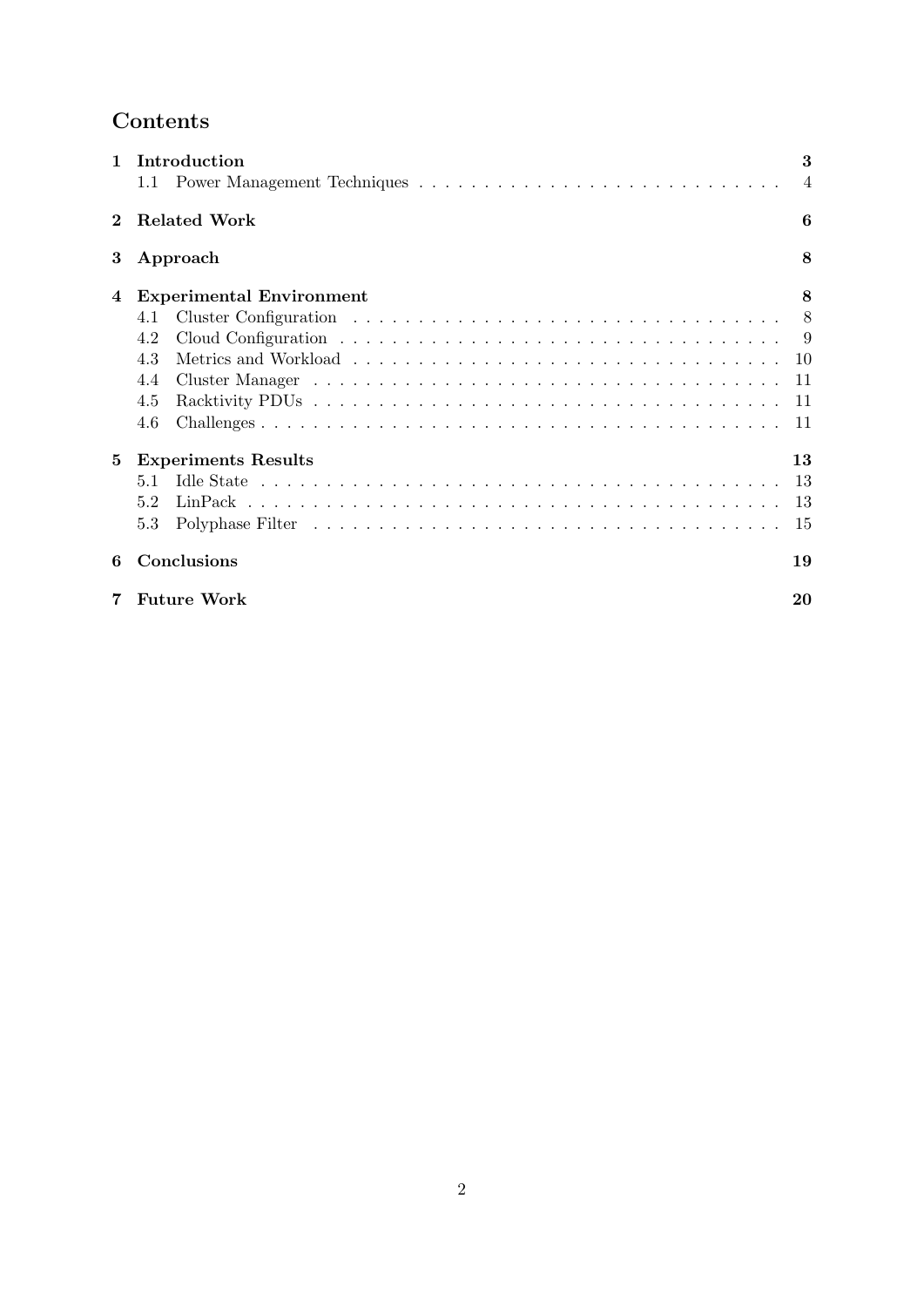## 1 Introduction

Cloud Computing, the agile IT solution of the 21st century, is a promising technology that has already changed the way in which users receive computing utilities, such as storage capacity, software applications accessing, data processing. Computing resources are distributed over the network and they are granted and dedicated to users as services (worldwide), until users decide to release them.

Cloud Computing is an emerging technology with benefits for both cloud providers and end users. End users, instead of owning and potentially managing their own systems, which means an increase in their expenses, share a large centralized pool of storage, network and computing resources. Recently, many companies and institutes are increasingly shifting from building and maintaining their own information systems to using cloud computing services [1]. From the provider's perspective, making use of resource time sharing and charging users in time or even usage basis bring them back profit from their investments in management and infrastructure.

In the widespread use of cloud computing services, many developments of advanced computing technologies have contributed; high speed networks, virtual computing, grid computing, to name but a few. We can even argue that Cloud Computing is not only the evolution of Grid Computing, but also still relies on it as its backbone [2]. These two technologies, even they differ in many aspects such as the levels of security and abstraction, they still have some similar characteristics like technology and architecture.

Virtualization, one of the main characteristic keys of Cloud Computing, is often used due to the efficient management of resources that offers. The benefits are much more than a safe isolation of multiple consolidating services under a smaller number of computing resources. Cloud service providers can easily migrate and allocate the resources anytime and anywhere, according to the demand. Through resource consolidation and migration virtualization brings effective results in energy saving. Virtualization is an abstraction between a user and a physical resource which provides the illusion that the user interacts directly with the physical resource. [5] A virtual machine is a software implementation of a machine that executes related programs like a physical machine [4]. A hypervisor, on the top of the physical machine, allows for the concurrent execution of multiple virtual machines.

Cloud services is housed in state-of-the-art data centers, which have high deployment operational costs and huge demand of energy amounts. As Cloud Computing rapidly continues to gain popularity, data storage and computational needs increase in accordance, resulting in a raise of energy consumption. It is indeed that consumption which can potentially damage the quality of service in Cloud Environments. It is critical, as well, to pay attention on energy consumption. In the ITC area, energy aware initiatives are recently classified under the term Green Computing. [3]

Although current processors are featured with built-in power saving techniques, CPU remains the main power consumer. The aim of our research is to determine how CPU utilization scaling, affects the total power consumption and the corresponding performance in large-scale server systems, such as cloud environments. The analysis which follows, is based on results that derived after experiments on DAS-4 clusters. DAS-4 consists of more than a hundred of nodes and is also partly cloud-enabled. Covering three aspects: power consumption, CPU utilization and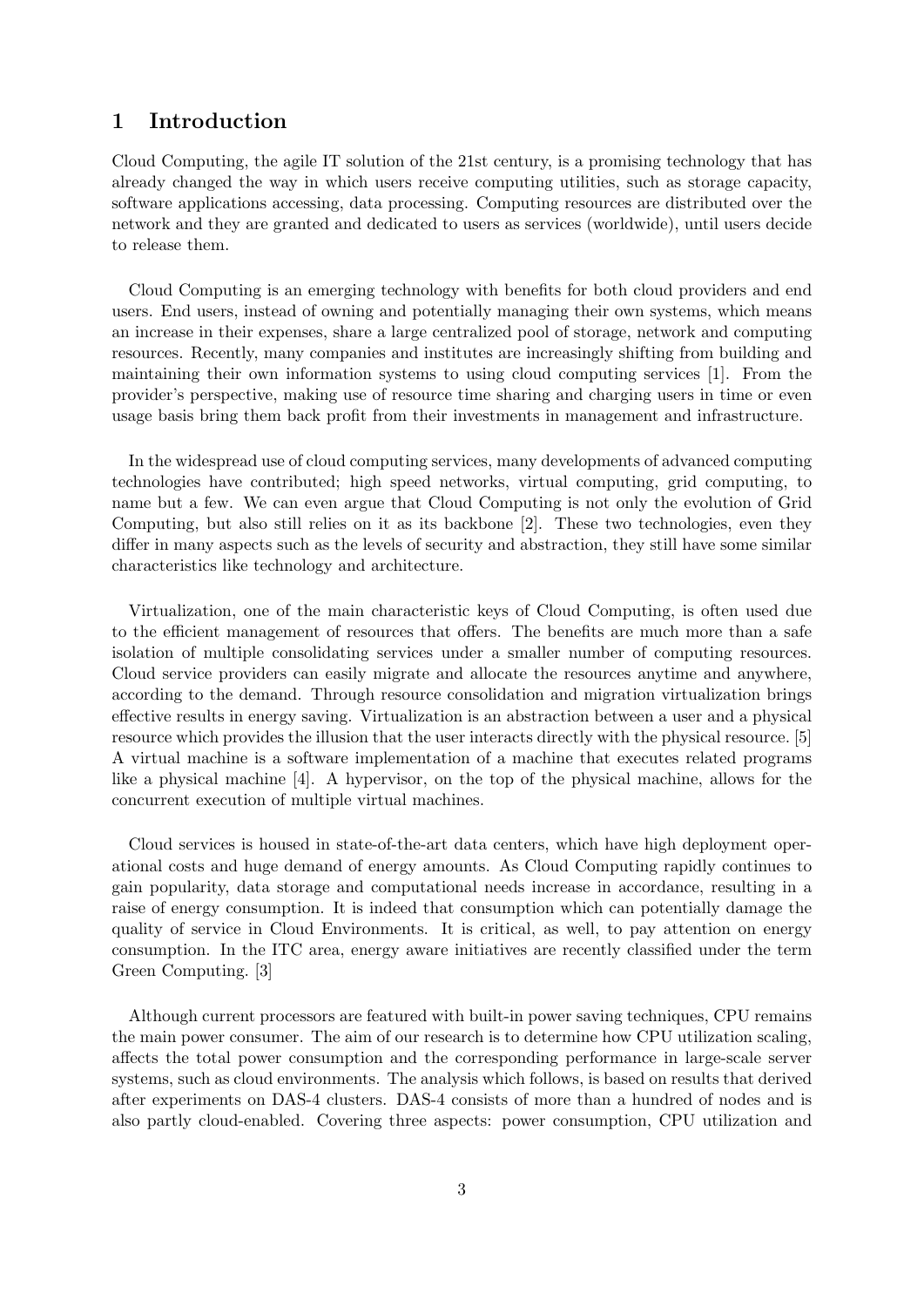execution time first, our initial approach is to evaluate the Cluster Environment and subsequence the Cloud Environment.

#### Research Question

- How to evaluate the trade-off between energy and performance in DAS-4?
- How to correlate performance and energy consumption in Cloud Computing Systems?

#### 1.1 Power Management Techniques

In this paper we will initially evaluate the trade-off between performance and power consumption in DAS-4 Cluster nodes. Distinguish among the terms of power and energy is really important, not only for the optimal maintenance of a data center, but especially for applying power management techniques efficiently. Power is defined as the rate at which electrical energy is transferred by a circuit (reference to circuit) with watt (W) being SI unit, while energy is the consumption of power in a period of time and is measured in kilowatt hours (kWh). One, by knowing this exact difference, can make the correct decision. An energy-saving technique, such as suspending idle servers during the night, will definably reduce the electrical bill, but not the peak power demand and therefore neither the cost of the appropriate cooling system.

The total power consumption in CMOS (Complementary Metal-Oxide-Semiconductor) technology is given by the sum of static and dynamic power consumption. Static power consumption, which is also referred to as leakage power, from the fact that occurs due to the leakage current, causes a server to consume a significant amount of power even in the idle period [11]. Various techniques, such as cycle-level simulation, and tools, such as SoftWatt [12], exist for Static Power Management (SPM).

Many techniques have been developed to achieve or improve energy efficiency in Cloud Environments. Temporarily shutting down idle physical machines or sleep scheduling mechanisms are some simple power-aware policies for virtualized data centers that administrators can apply, thus contributing to conserve energy. Energy is consumed in switching, transmission, data processing and data storage. Awano Y. and Kuribayashi S. [4] mention that it is critical to prevent an increase in power consumption, not independently, either in data centers, or in communication or in power networks, by taking coordinated measures. They propose the installing of WAN accelerators as part of cloud resources, which can reduce significantly the communication time and therefore to save power. Another optimization strategy is using Dynamic Voltage/Frequency Scaling (DVFS) which adjust the CPU power according to the workload. However the scope of DVFS optimization is limited to CPUs [6].

Dynamic power consumption, which mostly is due to the charging and discharging of capacitance, contributes greatly to the total power consumption [7]. Minimization of dynamic power can be achieved by reducing supply voltage, eliminating needless computation, switched capacitance, and frequency at which the logic is clocked. Respectively, there is a plethora of Dynamic Power Management (DPM) techniques, such as Dynamic Voltage Frequency Scaling (DVFS), which aim to reduce the dynamic power.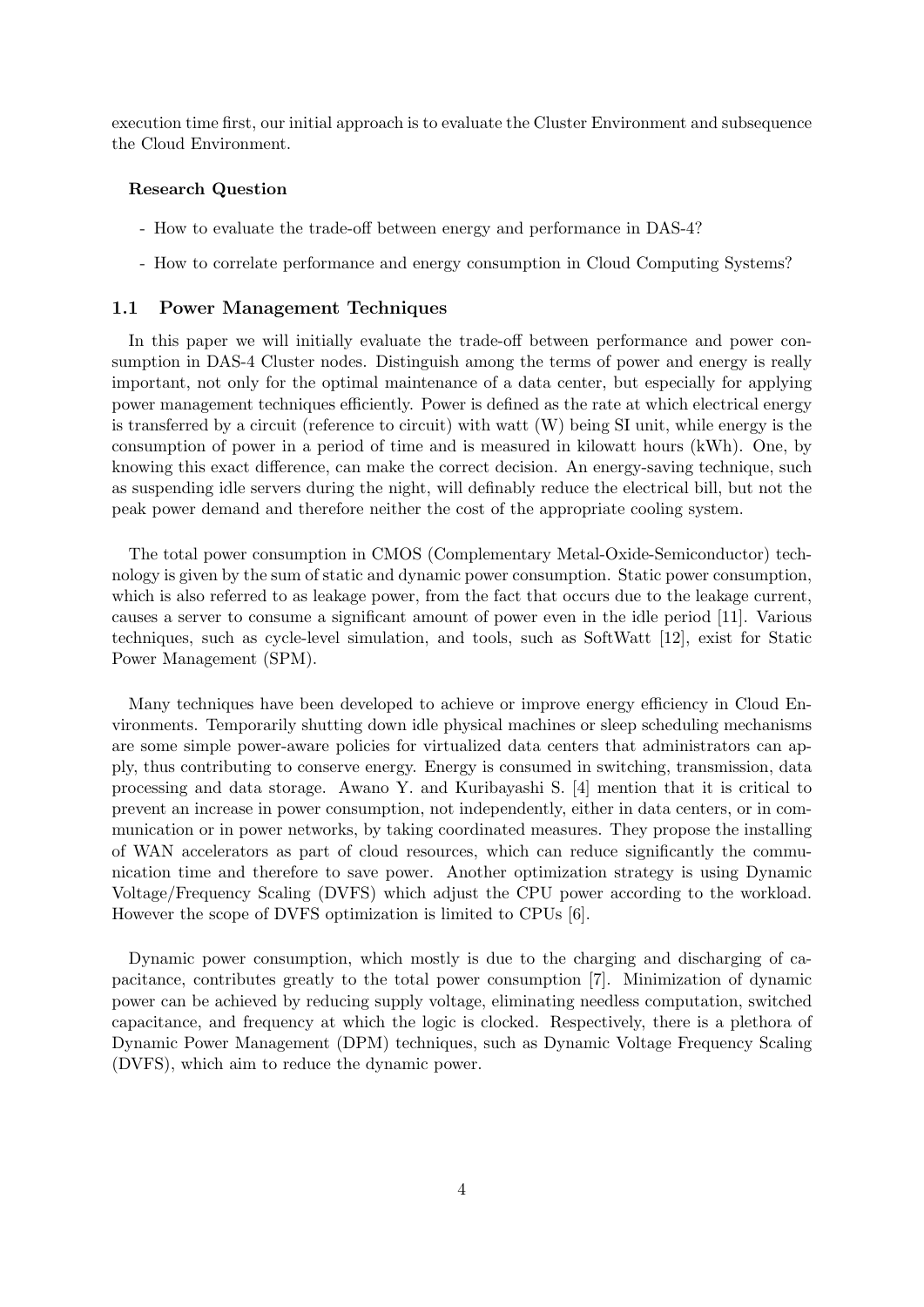DVFS is applied at runtime, reducing the frequency at which CPU operates, according to the system load. Since clock frequency affects also the required voltage levels in the same direction, the power saving in a DVFS-enabled cluster are, indeed, far from negligible. However, relevant researches [20], have shown that in the presence of virtual machines, DVFS is not efficient, as in case that the number of nodes is fixed, power consumption increases as the number of virtual machines increases.

Turbo Boost is another dynamic feature introduced by Intel, which has the ability to increase the clock speed of each core individually when the processor detects that it is below its power, temperature and current limits, in order to get more performance from the chip. This adaptive per core overclocking makes, indeed, a valuable performance enhancement. Unfortunately in the case of Turbo Boost Technology, the benefits are not delivered without costs. Charles et al. [22] using various benchmark applications from the SPEC CPU2006 suit with diverse qualities, run them either individually or in groups. They found that in a Turbo Boost enabled environment the execution time can be reduced, on average, up to 6, but this gain in performance has also negative impact in power saving, increasing the energy consumption up to 16%.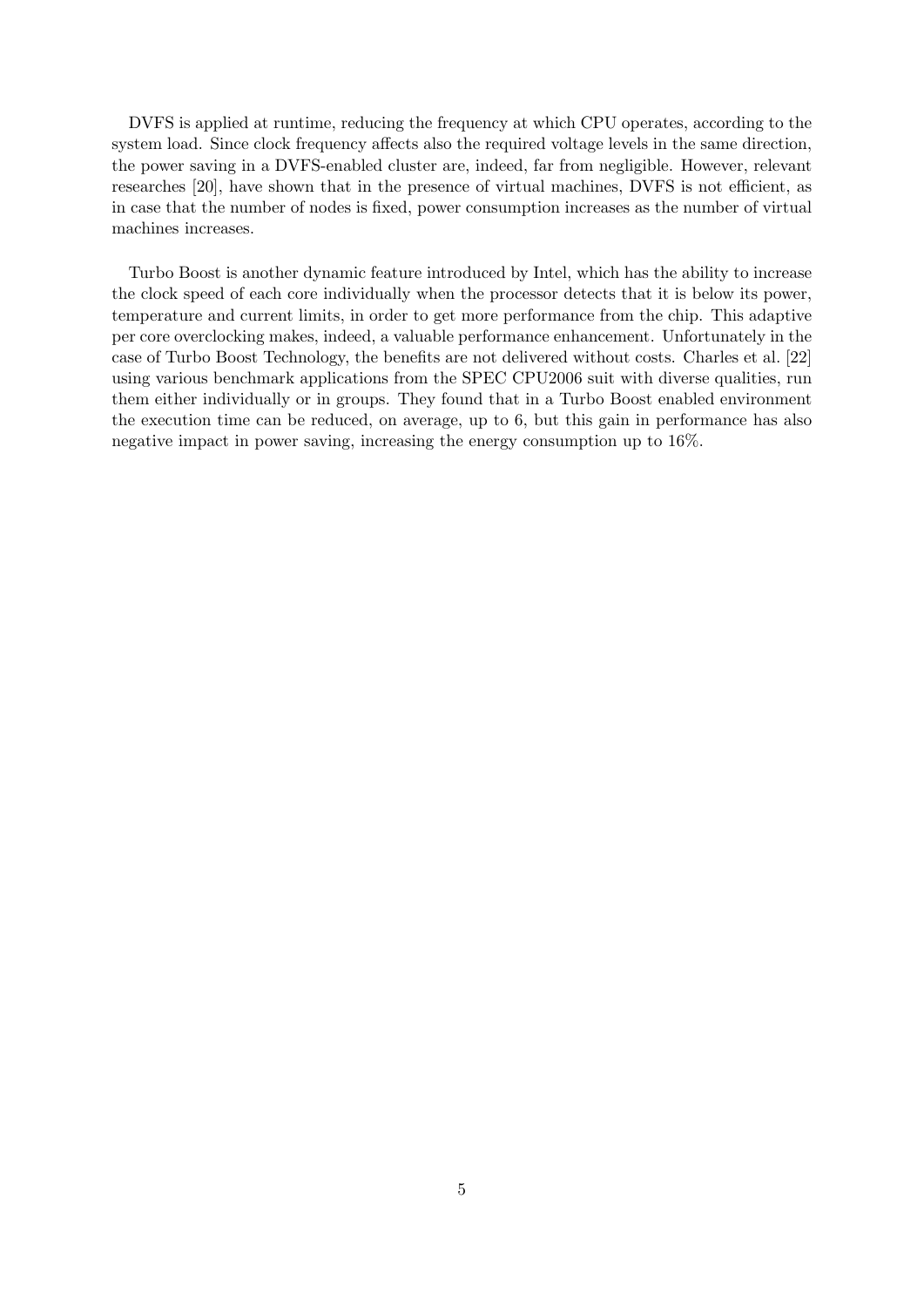## 2 Related Work

Several research efforts have been done in profiling and analysing the energy consumption in Grids and Cloud Environments.

Bruneo et al. [3] presented an extended analysis of energy consumption in cloud computing, considering both public and private cloud environments. Including three different cloud service models, Storage as a Service, Software as a Service and Processing as a Service, their analysis was aimed to evaluate the energy consumption under a set of different conditions. (software as a Storage few users per server, Storage as a Service high Download rates, etc.) In fact, understanding and modelizing the energy consumption of large-scale infrastructures, is a far from easy task [8] due to the non linearity relation between energy consumption and the loads of CPU, disk and network. The fact that a node's power consumption can also be influenced by its position on the rack, namely depends on various and numerous factors complicates, the matters even more.

Virtualization, one of the most important key characteristics of Cloud Computing, raises additional challenges in the field of power metering. Pre-existing power monitoring and metering solutions, such as PDUs, which measure energy at the outlet level, are not longer suitable in a VM environment, for the obvious reason that it's impossible to connect a VM with a power measurement instrument.

Joulemeter [9] is designed to meter VM power by tracking each hardware resource, which the VM uses, and converting the resource usage into power usage based on a power model for the resource.

Chen Qingwen et al. [10] utilizing the three power metrics, i.e. power, power efficiency and energy, built a two-dimensional linear weighted power model for representing the behavior of single work node, including the contribution from the most power-consuming components, i.e. CPU, memory and HDD, to its total power consumption.

It is worth mentioning that they performed all the power benchmarks on the same infrastructure as we performed ours.

Chen Feifei et al. [6] recently presented an energy consumption model in which a single task, running in a Cloud Environment, is looked upon as the fundamental unit for energy profiling. For each task, energy consumption is tightly coupled with task workload. Having focused on storage, computation and communication resources, they propose a further division of energy consumption into two parts; fixed energy consumption (energy consumed during idle time) and variable energy consumption (additional energy consumed by Cloud tasks) respectively.

Besides energy consumption, understanding the performance of a Cloud Environment is equally important and crucial. Except for Cloud Providers, performance is the major decisive factor for cloud customers, which expect to receive a certain level of performance as specified in Service Level Agreement (SLA). Even minor performance improvements translate into huge cost saving [14]. Several efforts have been made to evaluate the performance in Cloud Environments.

Tudoran et al. [15] utilized four metrics within their synthetic benchmarks: data access performance, computation speed, variability and cost model to compare and evaluate performance and monetary cost between public and private cloud deployments. They conducted experiments ,which were focused on scientific HPC (High-Performance Computing) applications, resulting private clouds to show a better computing performance while public clouds to be more cost efficient.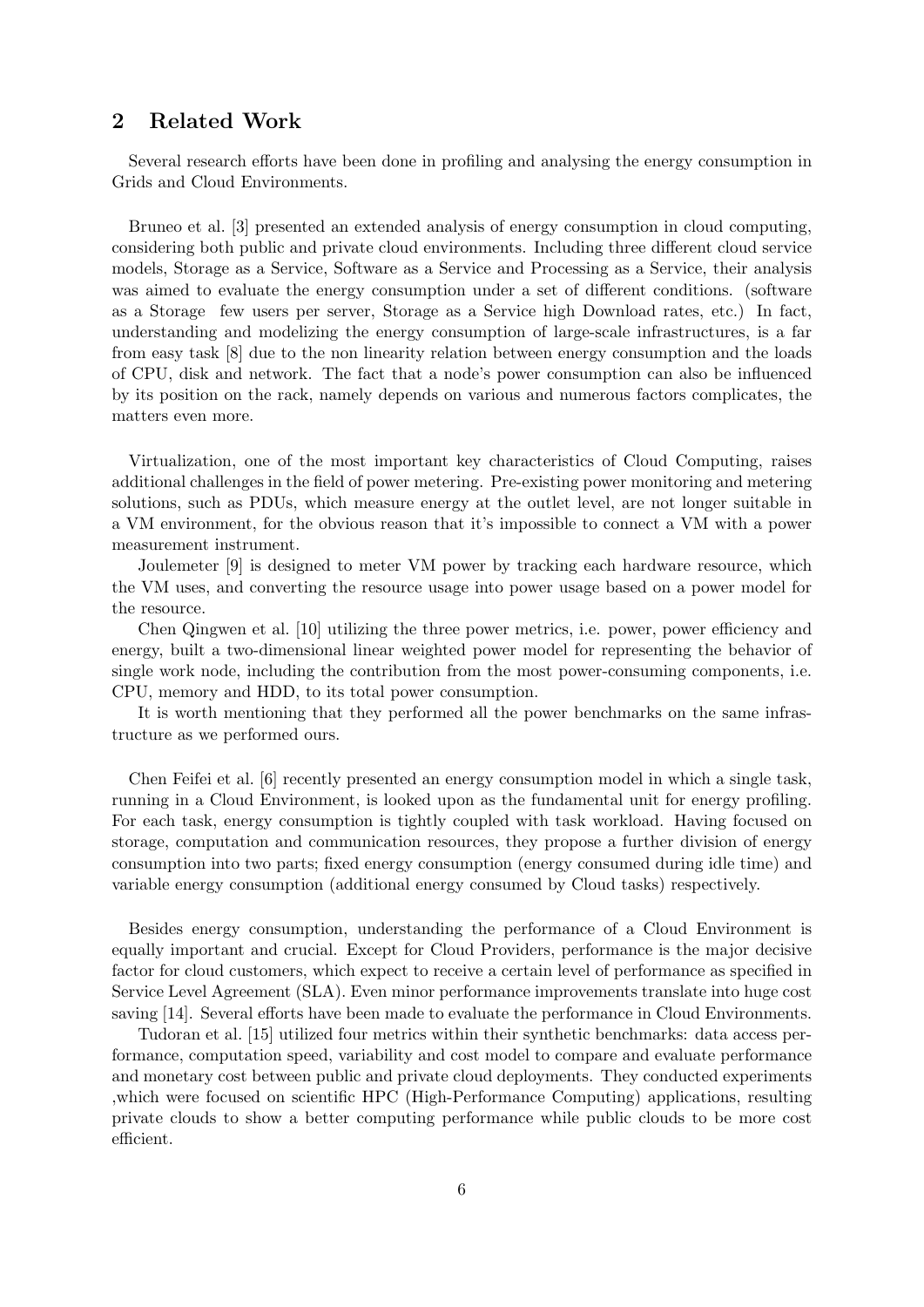A few systems have been also developed for performance assessing. C-Meter is a portable, for the reason that is platform-independent implemented, [16] and extensible framework for Cloud Environment performance evaluation. Allowing the generation and submission of both real and synthetic workloads to computing clouds, can be used to compare the performance between different configurations or different scheduling algorithms.

RTP (Real Time Performance) [17] is another approach which aims to predict a personalized real-time performance information for cloud components effectively. The motivation of aforementioned research stemmed from the fact that the overall performance of a cloud application may improve by the replacing poor performing components with better ones.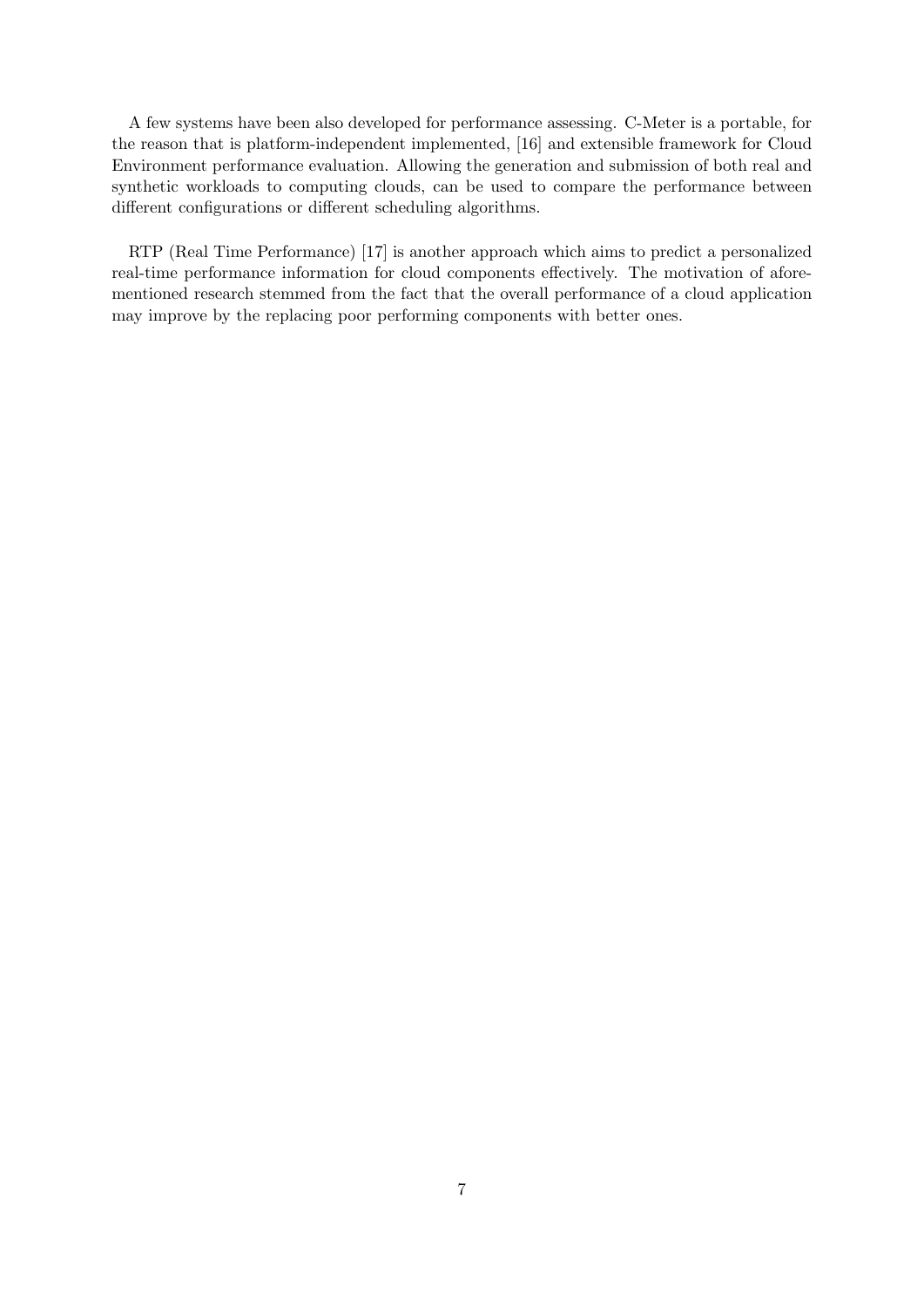## 3 Approach

Our approach in this paper is to compare information about workload taken into account metrics obtained from power-monitoring tools. For this comparison, data must be extracted from two different source systems. The first one, Bright Cluster Manager which is an application built on top of Linux, is responsible for providing a range of usage level information from nodes in the cluster. For our experiments, the main metrics to be used are CPU Usage, CPU Idle and Memory usage. The second system is a database with all power and energy metrics collected from Racktivity Power Distribution Units. Basically, to run our evaluation experiments, the information from these two systems must be correlated to build an estimative about the levels of CPU utilization and the energy which is being consumed at that moment. The experiments were executed in the existing environment known as DAS-4.

The above approach was based on the hypothesis that one of the experimental tests might offer a greener result.

## 4 Experimental Environment

Our analysis were generated by means of experiments over an existing environment known as DAS-4 (The Distributed ASCI Supercomputer 4) [19]. This environment is a six-cluster widearea distributed system designed by the Advanced School for Computing and Imaging. The purpose of DAS-4 is to provide a common computational infrastructure for researchers within ASCI, who work on various aspects of parallel, distributed, grid and cloud computing, and large-scale multimedia content analysis. The following institutes and organisations are directly involved in the realization and running of DAS-4:

VU University, Amsterdam (VU)

Leiden University (LU)

University of Amsterdam (UvA)

Delft University of Technology (TUD)

The MultimediaN Consortium (UvA-MN)

Netherlands Institute for Radio Astronomy (ASTRON)

The six-clusters are also organized as six head nodes(file servers). These file servers are organized as following:

| <b>Cluster</b> | Head node               | Compute nodes     |
|----------------|-------------------------|-------------------|
| VU             | fs0.das4.cs.vu.nl       | $node001-node075$ |
| LU             | fs1.das4.liacs.nl       | $node101-node116$ |
| UvA            | fs2.das4.science.uva.nl | $node201-node218$ |
| TUD            | fs3.das4.tudelft.nl     | node301-node332   |
| UvA-MN         | fs4.das4.science.uva.nl | node401-node436   |
| <b>ASTRON</b>  | fs5.das4.astron.nl      | node501-node523   |

#### 4.1 Cluster Configuration

DAS-4 Cluster is composed by roughly 200 compute nodes divided across the six previous mentioned locations. All cluster nodes have dual-quad-core CPU (primarily SuperMicro 2Utwins with Intel E5650 CPUs), 24 GB memory, 30TB HDDs and roughly 1TB of storage. [10]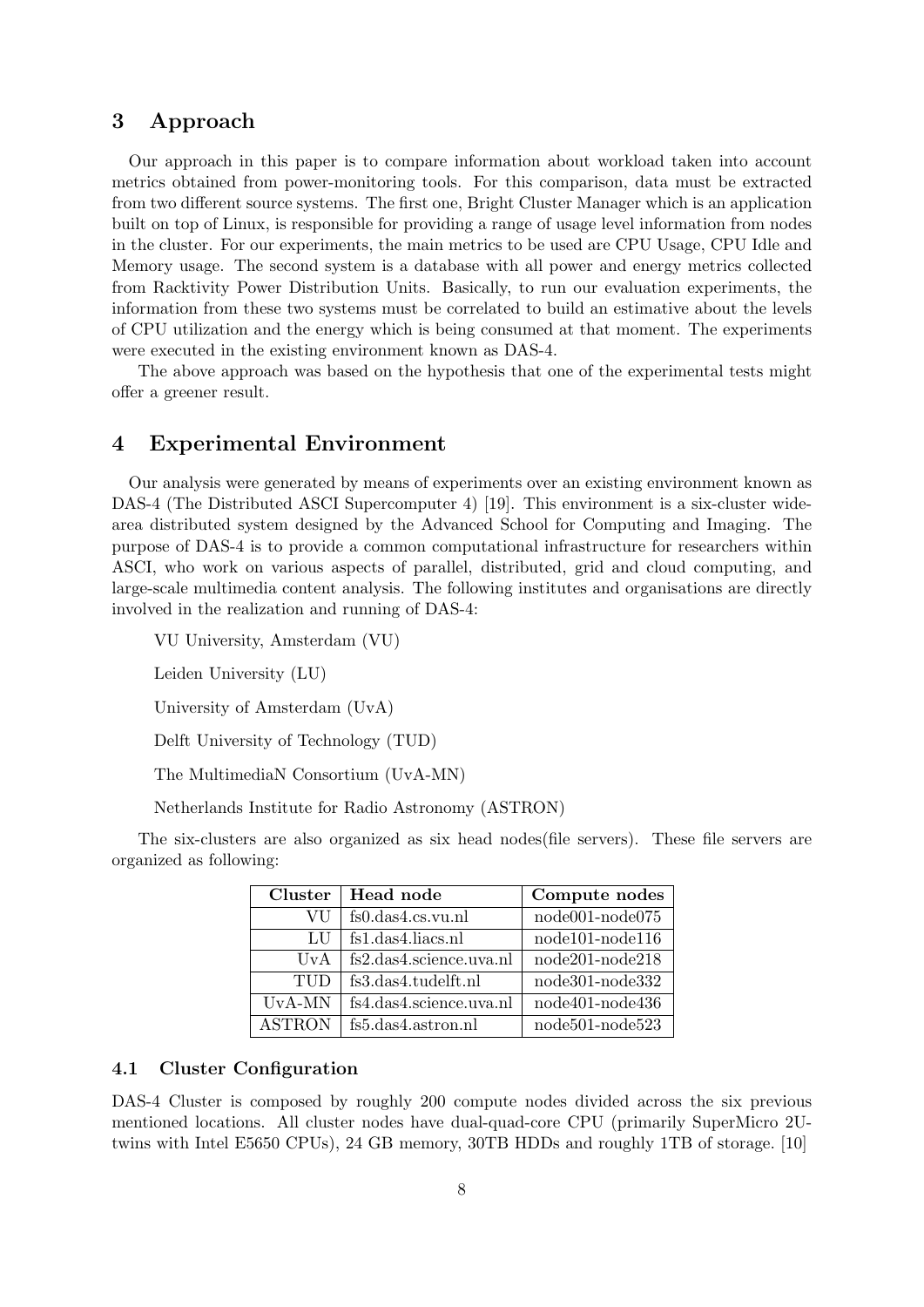About the physical layout, servers in each DAS-4 site follows the same specification and model. These servers are twin like, which were designed to be installed on top of a server rack using U2 space of the chassis. Each server provides two physical nodes and are connected by a single energy source. This means that, if one of the cable is plugged off, both nodes in that server will be turned off. The current setup of the DAS-4 server can be illustrated as the following:



Figure 1: Current Setup

#### 4.2 Cloud Configuration

Only a few nodes on the DAS-4 Cluster provide virtualization, specifically on DAS-4/VU and DAS-4/Delft. Virtualization basically runs on top of physical nodes using their resources to create virtual machines on demand. OpenNebula is the virtualization manager platform used by DAS-4, and is configured to create virtual machines in arbitrary nodes when requested by the user.

The physical node selected to run a new virtual machine is assigned based on resource allocation of the Cloud environment. This means that, with the current configuration and version of OpenNebula, a user can request to create a VM directly in a specific node. However, is not possible to provide a mechanism to provide isolation from concurrent resource share. Logically, this idea to select a specific node to execute a request turns to be against the Cloud perspective to be transparent for the final user.

Another issue using the current DAS-4 Cloud-enable environment to perform our experiment, was the concurrent resource share with other users. To execute the same experiment, the entire node with virtualization capabilities was necessary to be idle, and also the other node in the same PDU outlet. This implies the stop of 2 out of 4 available nodes which offer virtualization.

Considering the environment limitations, a scenario with virtualization of nodes is suggested to approximate the Cluster and Cloud environment. Namely, a node providing virtualization could create two local virtual machines to approximate the same energy bounding (single energy outlet). This indeed shows that the current setup of the DAS-4 Clusters could be interpret as a Cloud environment, with the same idea of abstraction. The figure below can illustrate this setup: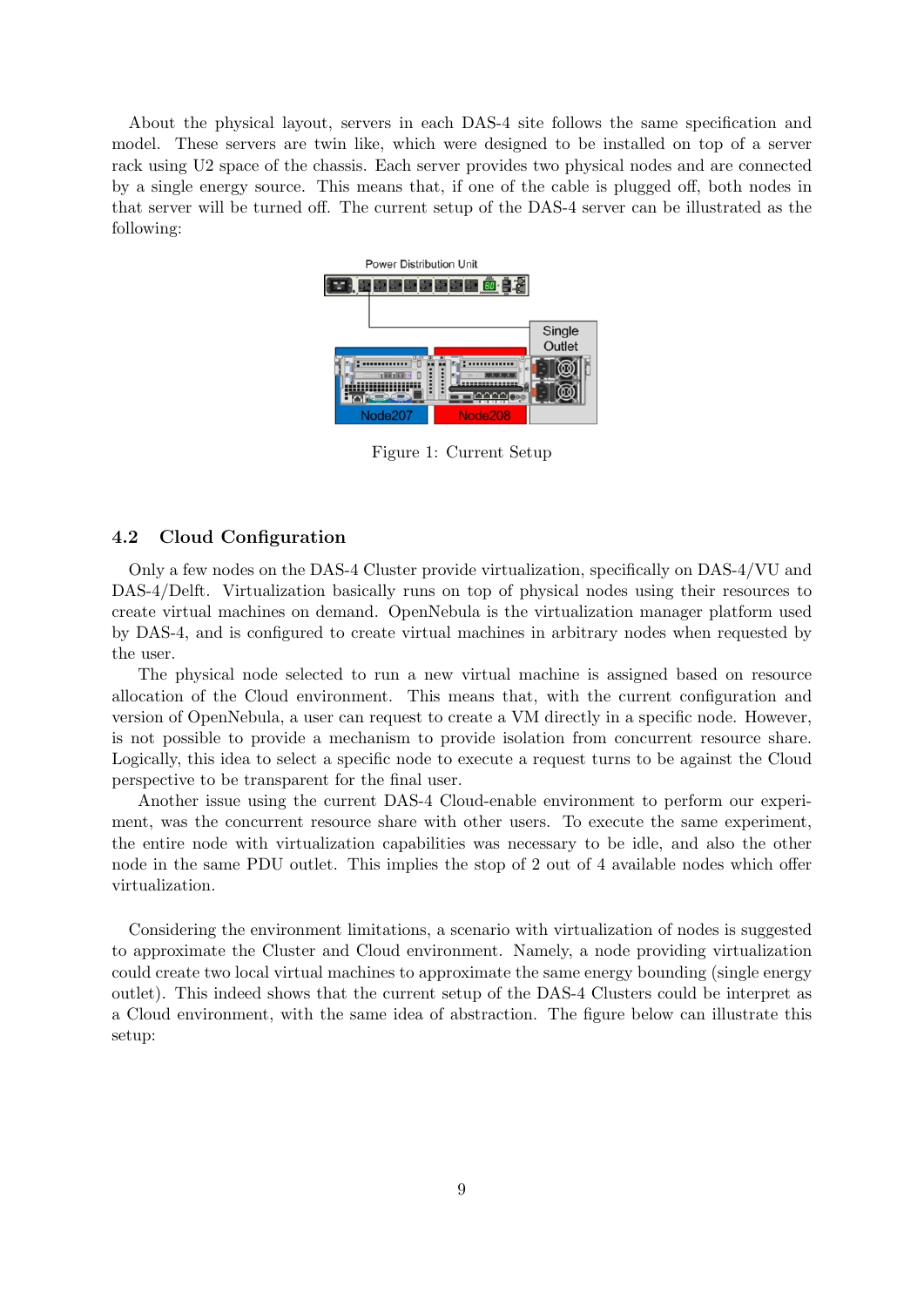

Figure 2: Environment Approximation

### 4.3 Metrics and Workload

Experiments to evaluate performance and energy trade-off require collecting specific data about multiple sources. Data concerning levels of utilization, non-utilization and memory were collect to build a knowledge base about performance. Regarding energy metrics, information about Power (W) is the main concert to run analysis upon.

| Metric             | Extraction method            |  |  |
|--------------------|------------------------------|--|--|
|                    | reported by the job          |  |  |
| execution time     | which was running in         |  |  |
|                    | means of response            |  |  |
|                    | python scripts were          |  |  |
| power consumption  | used to extract the power    |  |  |
|                    | values from PDUs             |  |  |
|                    | python scripts were          |  |  |
| energy consumption | used to extract the energy   |  |  |
|                    | values from PDUs             |  |  |
|                    | python scripts were          |  |  |
| CPU load           | used to extract CPU loads    |  |  |
|                    | from Bright Cluster Manager. |  |  |

Table 1: benchmark metrics and their extraction method

The purpose of our analysis is the measurement of power consumption in a cloud environment, in terms of CPU utilization, and subsequent the evaluation of the trade-off, with the corresponding performance. To this end, we characterize and analyze the results of all experiments that have been carried out, using four metrics: execution time, power consumption, CPU Load and energy consumption. For selecting the above measurement metrics, their characteristics, such as linearity, reliability, repeatability and consistency were considered. We believe that these metrics meet our requirements, allowing for accurate comparisons, thus leading to correct conclusions. For extracting measurements, customized scripts were used to read the values from hardware monitoring tools (i.e. Racktivity PDUs) and software monitoring tools (i.e. Bright). Table 1 defines these metrics and for each one of them describes the way in which their corresponding values were derived.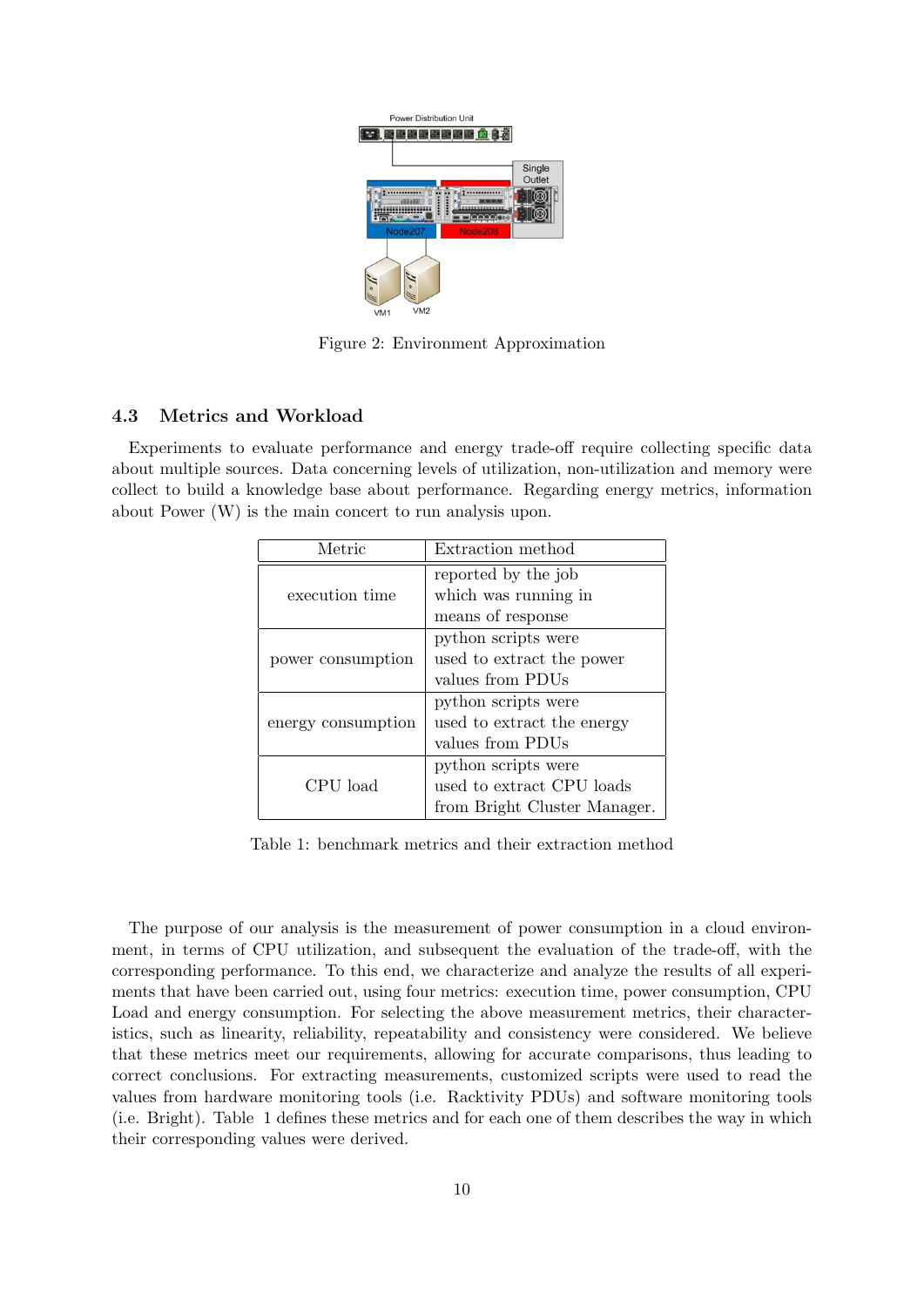#### 4.4 Cluster Manager

Bright Cluster Manager is a powerful management software stack which allows the monitoring of different metrics in a large scale cluster environment. To retrieve data about CPU loads and execution times, we used script queries which extract data from Bright Cluster Manager. This manager provides roughly all necessary information about CPU Usage, CPU User, CPU Idle and Memory, to track processing state. The figure 3 shows the layout of Bright Cluster Manager:



Figure 3: Bright Cluster Manager layout.

Bright was already installed in the nodes of DAS-4 cluster. Accessing all the corresponding heads nodes we could collect all necessary information about CPU Usage and Memory Usage.For all the tests we performed, we collect the CPU data and Memory Usage every 30sec and 120sec respectively.

#### 4.5 Racktivity PDUs

To extract power (W) and energy metrics (Kwh) we use Ractivity PDUs which are connected in the set of the nodes on which we performed our experiments. Each of these Racktivity PDU provides 8 ports to be connected to. In case of DAS-4, the regular nodes are setup in pairs, that combined share either one power supply (UvA Cluster) or two redundant power supplies (VU Cluster). The power unit in the server (chassis) requires both nodes to be plugged in. This implies that anytime, in each of the PDUs outlets, we are able to monitor the power behavior of a pair of nodes, but never the power behavior of one node separately.

To evaluate the trade-off between performance and energy consumption in a Cloud Environment, our initial approach consists of a series of experiments performed in a Cluster Environment. The fact that we need to asses this trade-off for each node, while the retrieved power data comes combined for a pair of nodes, allows us to treat each physical machine with two nodes as a host node with two virtual machines running on it.

#### 4.6 Challenges

In this scenario, information provided by the PDU is entangled, and cannot be used to exactly determine how much power one of the nodes is consuming. This occurs because just one outlet data is provided for the same server with two nodes.

With this entangling feature in context, one can make use of it to calculate the amount of energy of a node when the other node is in the idle state.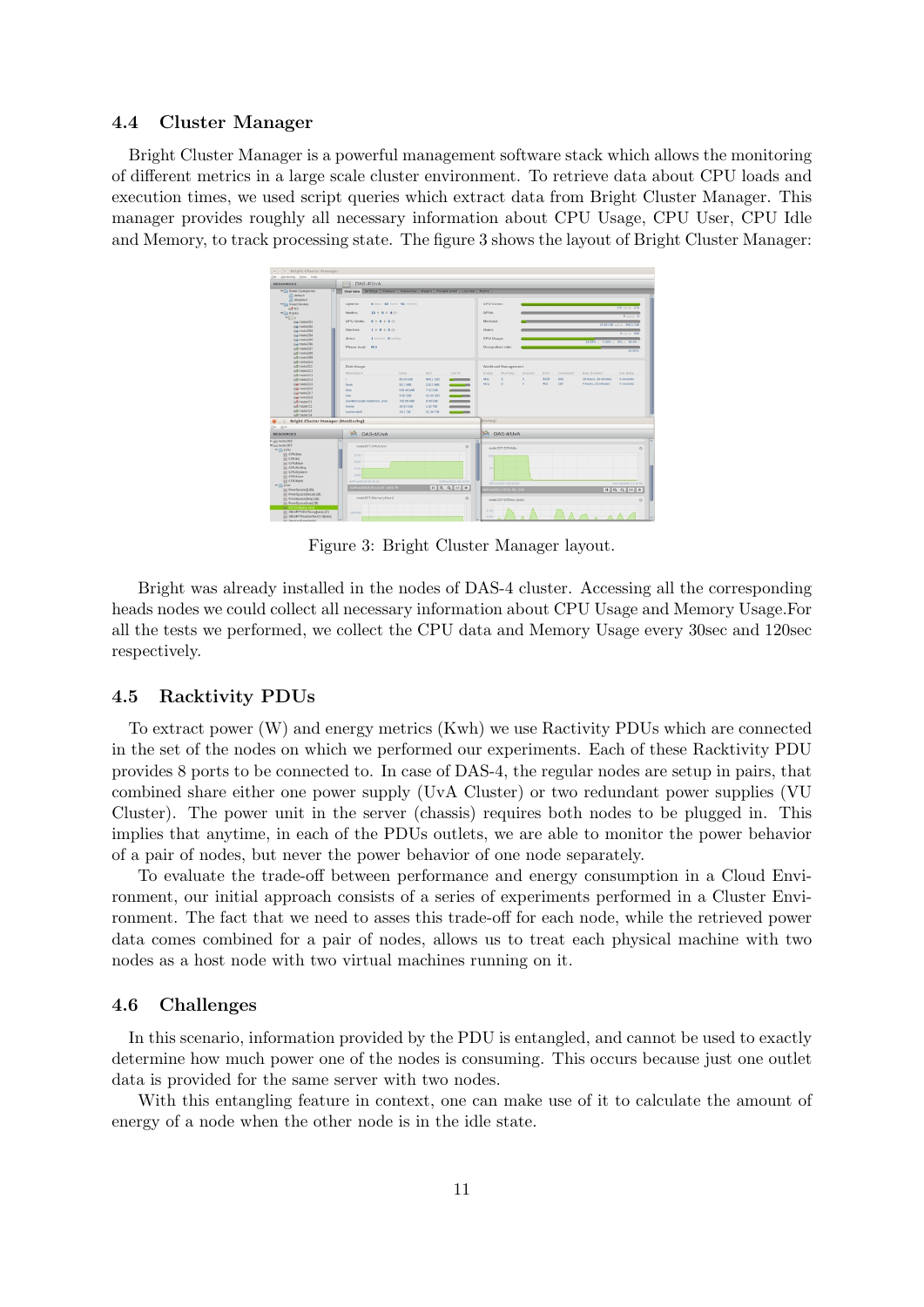By taking this concept in mind, experiments to evaluate the approximate energy consumption can take place when running benchmark tools. Basically, these benchmark tools were executed oscillating the amount of CPU Usage and CPU Idle with the current energy utilization.

Power (W) is the main metric that is going to be taken into account when evaluating the energy consumption of the nodes. Only VU and UvA head nodes are connected to PDU's providing metrics about energy. For this reason, only these two sites will be used for our experiments.

For a final understanding about the Cloud environment, the initial phase is to analyse and evaluate the trade-off in the Cluster perspective. To correlate the results from the Cluster to the Cloud scenario, the entangling aspect can be taken into account. One can argue that, this specific situation of having a server with two nodes providing only one outlet, can be interpreted also as a Cloud node with 2 Virtual Machines.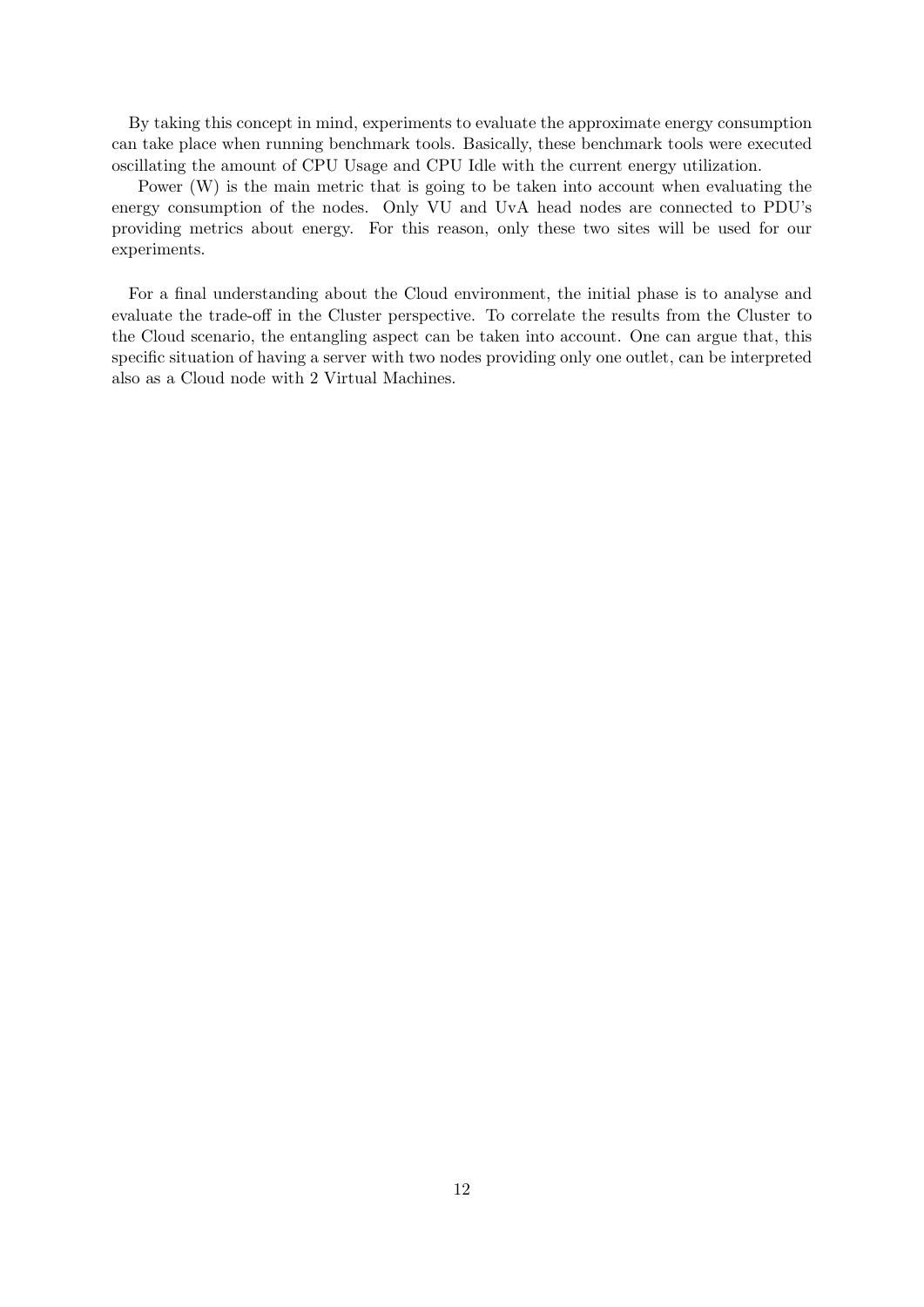## 5 Experiments Results

For the experiments only nodes in the same server were used. The outlet information from the PDU is common for both nodes. This scenario explores the entangling constraint with the system utilization.

Based on the facts about the current environment, different tests were created to experiment possible scenarios that could support our hypothesis about the performance and energy tradeoff. The objective is to determine if any of the experiments can be classified as greener. Namely, if one of the experiments consumes less energy with the same or higher performance.

## 5.1 Idle State

Before conducting any experiment, we monitored the nodes when they were up but inactive, in order to measure the power consumption in idle state. Since nodes are combined in pairs in the power supplies, thus rendering impossible to monitor the power consumption of each one separately, the  $P_{idle}$  for one node was defined as:

$$
P_{idle} = \frac{P_{idle_n} + P_{idle_{n+1}}}{2}
$$
, where  $n, n+1$  adjacent nodes in the same physical machine.

From the PDUs outlet we monitored the real power consumption in the idle state for several pairs of nodes, both in DAS-4/VU and DAS-4/UvA. The average power of a pair of nodes is  $141W$  with a short fluctuation of  $1.4\%$ .

During this one month research, besides the experiments that were performed to evaluate the trade-off between power consumption and performance, information on the proportion of nodes that remain in idle state was also collected. These graphs below shows the percentage of idleness of all the nodes in a window of 24 days in the month of January for VU and UvA sites.



Figure 4: Percentage of Idle State for (a)VU and (b)UvA sites

#### 5.2 LinPack

The first set of our experiments involves the Linpack Benchmark, running in one and thereafter in both of the two nodes of the physical machine. Linpack tests the delivered performance of a computer in floating-point operations. We also considered that such a benchmark, which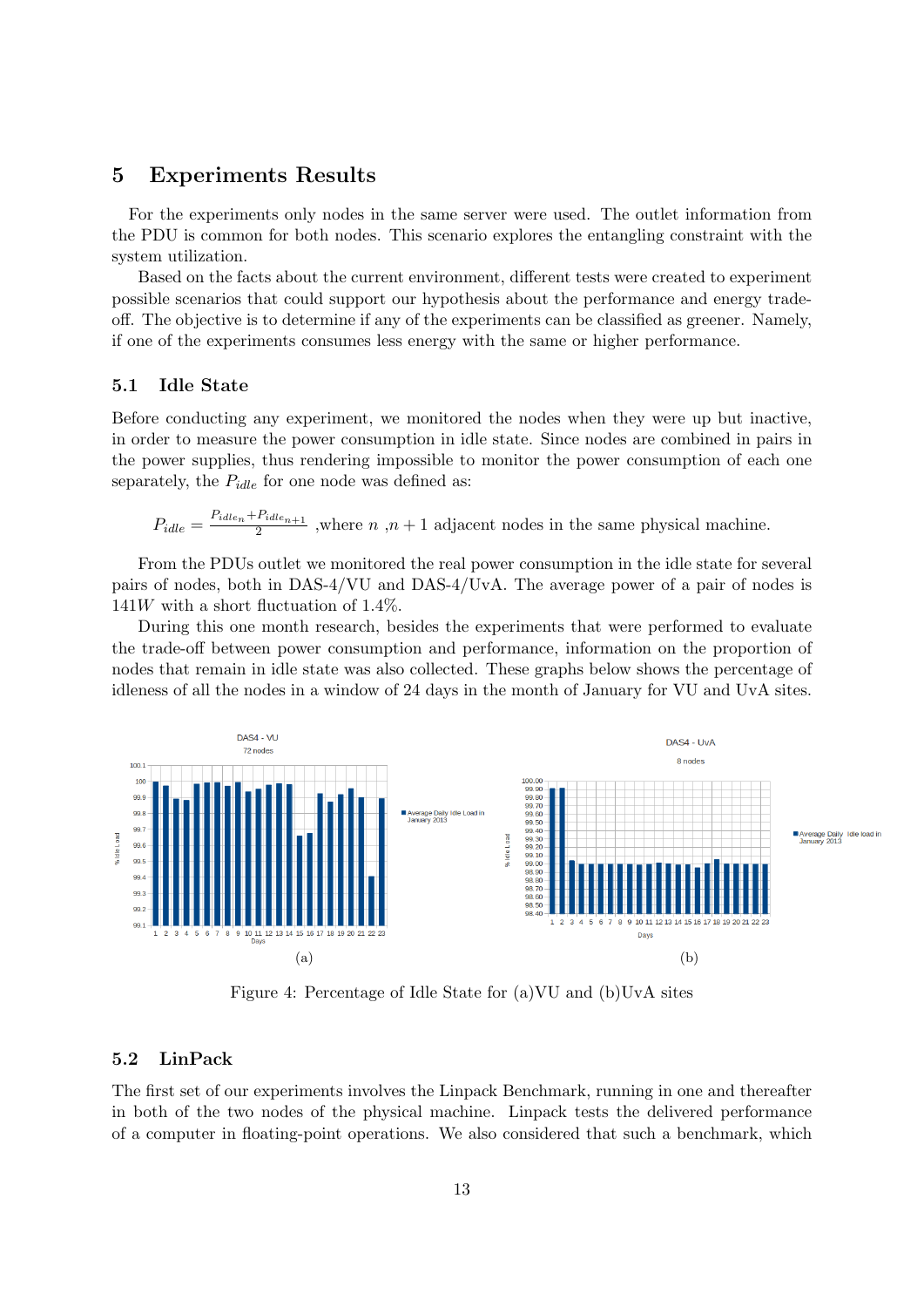substantially solves a dense system of linear equations, will also give us precisely the peak of power consumption.



Figure 5: Linpack - Running on Node 207



Figure 6: Linpack - Running on both Nodes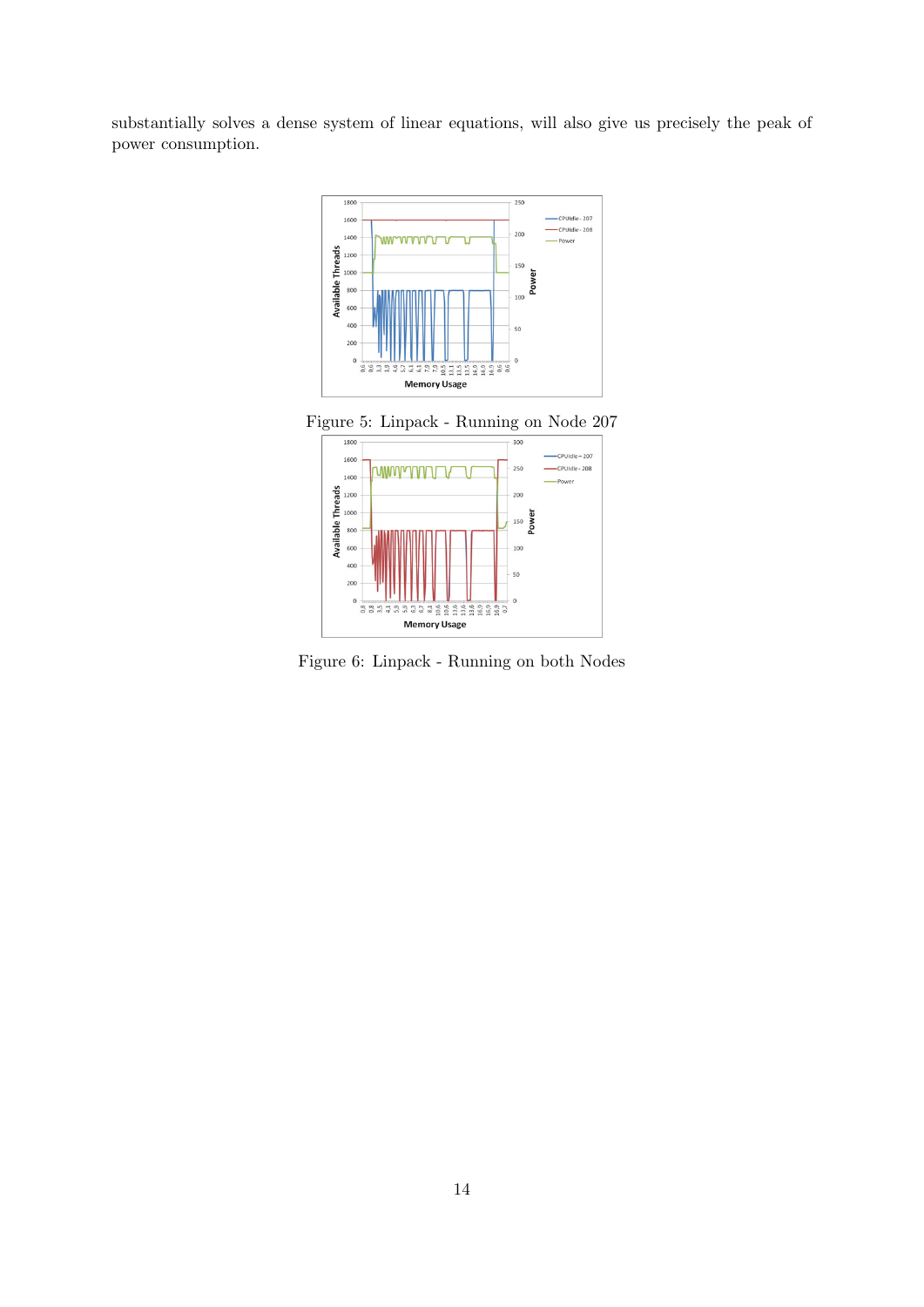Figures 5 and 6 show the correlation between CPU load, Power and Memory Usage during the performance of Linpack. The need for increased memory, as the size of vectors is getting greater, is shown in x-axes. It's remarkable that the CPU load is periodically unstable, but the most interesting observation is that in these small periods, when a heavy load occurs, the power decreases. This happens in both cases, either the Linpack runs on one, or both nodes. The fifteen increasing valleys in CPU load, corresponds to the computations which performed in fifteen increasing size vectors. Since Linpack is a prevalent stress-testing benchmark, we ascribe the large spikes in load, which reach the time of 2 minutes at most, in the time it takes the fan speed algorithm to increase the fan speeds. While the load becomes ever more intense, the CPU temperatures rise above the usual range, however does not cool sufficiently, resulting a reduction in power consumption, in order to keep the permissible limits.

| Node Running | Average Power             | Peak of Power     |
|--------------|---------------------------|-------------------|
| Linpack      | $\mathrm{Consumption}(W)$ | Consumption $(W)$ |
| $node-207$   | 188.52                    | 199               |
| node-207 and | 241.37                    | 254.3             |
| $node-208$   |                           |                   |

Table 2: Average and Peak values of Power during the Linpack execution on one and on both nodes.

In this research, through experiments, we seek to evaluate the trade-off between performance and power consumption in the fluctuation of CPU Load. The fact that Linpack lacks the configuration option to control the amount of resources that it uses, led us to find a more appropriate benchmark for our research.

#### 5.3 Polyphase Filter

The Polyphase Filter script [13], it was possible to configure the workload of CPU utilization by setting up the number of threads allocated to run a specific job. Also, with this script, memory utilization is not expressible to influence the final result of power utilization.

The second cycle of our experiments in the cluster environment involves the running of Polyphase Filter benchmark for multi-core processors [13].

The polyphase filter is a method to isolate and down-sample individual channels. Given a signal as an input, polyphase filter splits it into N individual subsequences of M samples and pass each of these subsequences through a FIR (Finite Impulse Response) filter. DFT uses the outputs to effectively convert each channel to base-band. The polyphase filter for multi-core processors that we use as a benchmark, has been implemented to serve a system, composed of N Stations of N dual-pol channels. Thus, channels polarization defines two interleaved data streams. We believe that this benchmark fits our testing needs, since it is configurable, as regards the number of its runs and the used threads. That allowed us to intervene on the amount of workload and also control the CPU resources.

Table 3 shows the parameters that we are able to modify in polyphase filter, to generate our desired workload.

Adjusting the number of  $N_{Samples}$ , we can control how many times the polyphase filter runs, namely the amound of the workload. We define two different jobs; job1 and job2, so that job1 causes the double workload of job2. We treat every single job as a unit and measure the power produced by each of them under various rates of CPU utilization.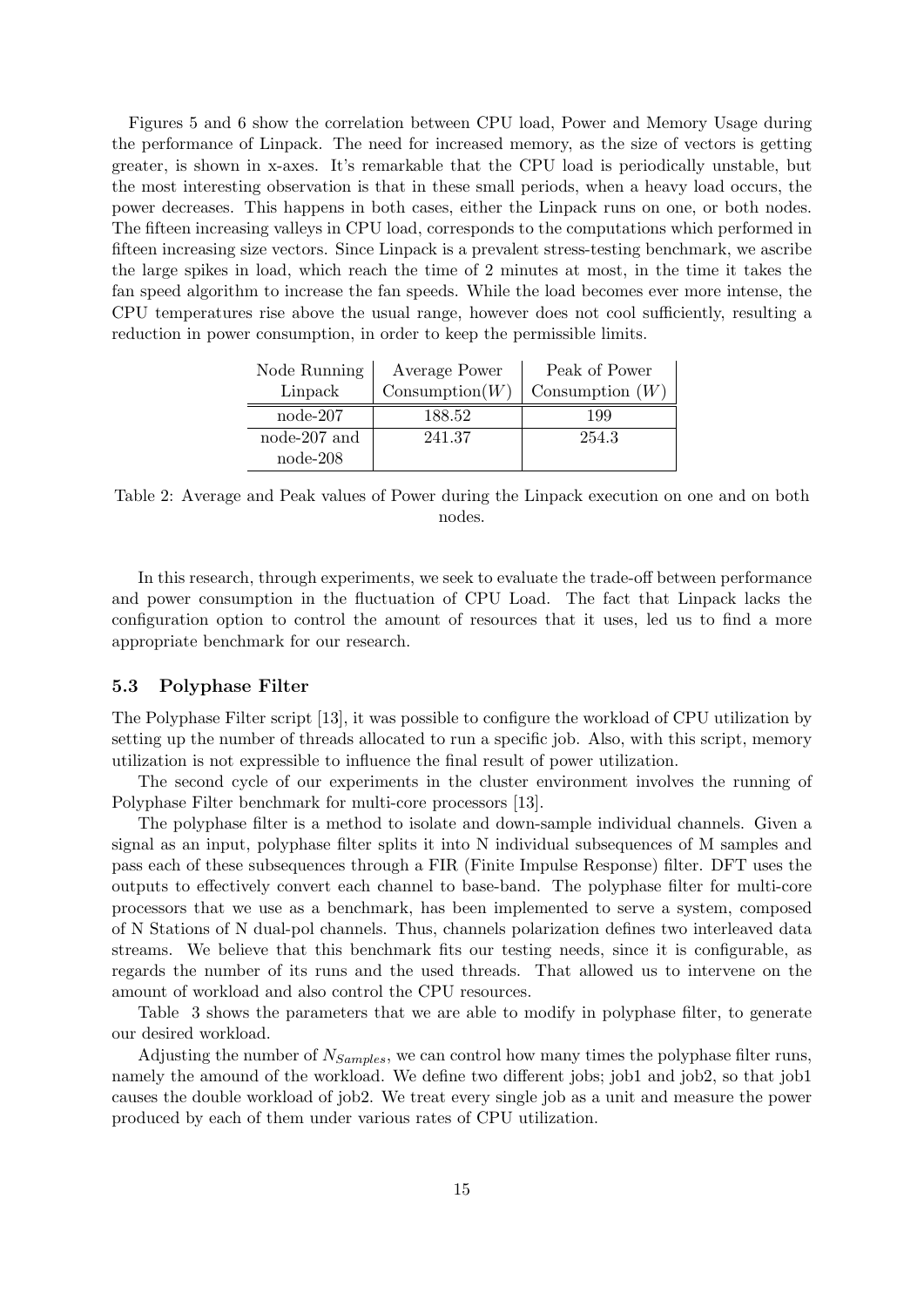| Parameter      | Definition              | Value  |
|----------------|-------------------------|--------|
| $N_{Stations}$ | Number of Stations      | 64     |
| $N_{Channels}$ | Number of Channels      | 1024   |
|                | FIR coefficients, also  |        |
| $N_{Taps}$     | known as tap weights    | 16     |
|                | Number of input         |        |
| $N_{Samples}$  | samples per channel     | varied |
| $N_{Threads}$  | Numbers of threads used | varied |

Table 3: Configurable parameters in Polyphase Filter



Figure 7: Polyphase Filter - Single Node Running the job1 - Percentage of resource allocation

To precisely assess the performance, we set up a coupled in space experimental environment. The first triple of graphs in Figure 7 represents the behavior of the power consumption, while the job 1 is running on node-207 and the adjacent node-208 is idle. The performance can also be captured, with respect to our performance metric; execution time, as the available CPU resources for the node-207 decline. Table 4 demonstrates the execution time for each one of these experiments and the peak values which reached the power during them.

|              |            |                          |            | Execution   CPU Load   CPU Load   Peak of Power |
|--------------|------------|--------------------------|------------|-------------------------------------------------|
|              | Time (sec) | $\bold{node}\text{-}207$ | $node-208$ | Consumption during                              |
|              |            |                          |            | execution $(W)$                                 |
| $\mathbf{a}$ | 1028       | 25%                      | $0\%$      | 165,4                                           |
|              | 587,6      | $50\%$                   | $0\%$      | 184                                             |
| $\mathbf{c}$ | 530,3      | 100%                     | $0\%$      | 190                                             |

Table 4: Executions times and peak values of power while job1 is running on a single node the adjacent node is idle

Respectively, as shown on the triple of graphs in Figure 8, we examined the case where both nodes, on the same physical machine are up and running the job2. Again the graphs reflect the performance and its instantaneous correlation with the power consumption, as the available CPU resources for the node-207 and node-208 are being used. Table 5 summarises the execution times and the peak values of power for each case.

It is worth mentioning that in order to achieve accurate results, the above experiments were repeated at least four times. After the end of each experiment, we let the machines to return in idle state. This provided us with enough data, capable of returning an average, yet reliable result, and also preventing us from erroneous conclusions.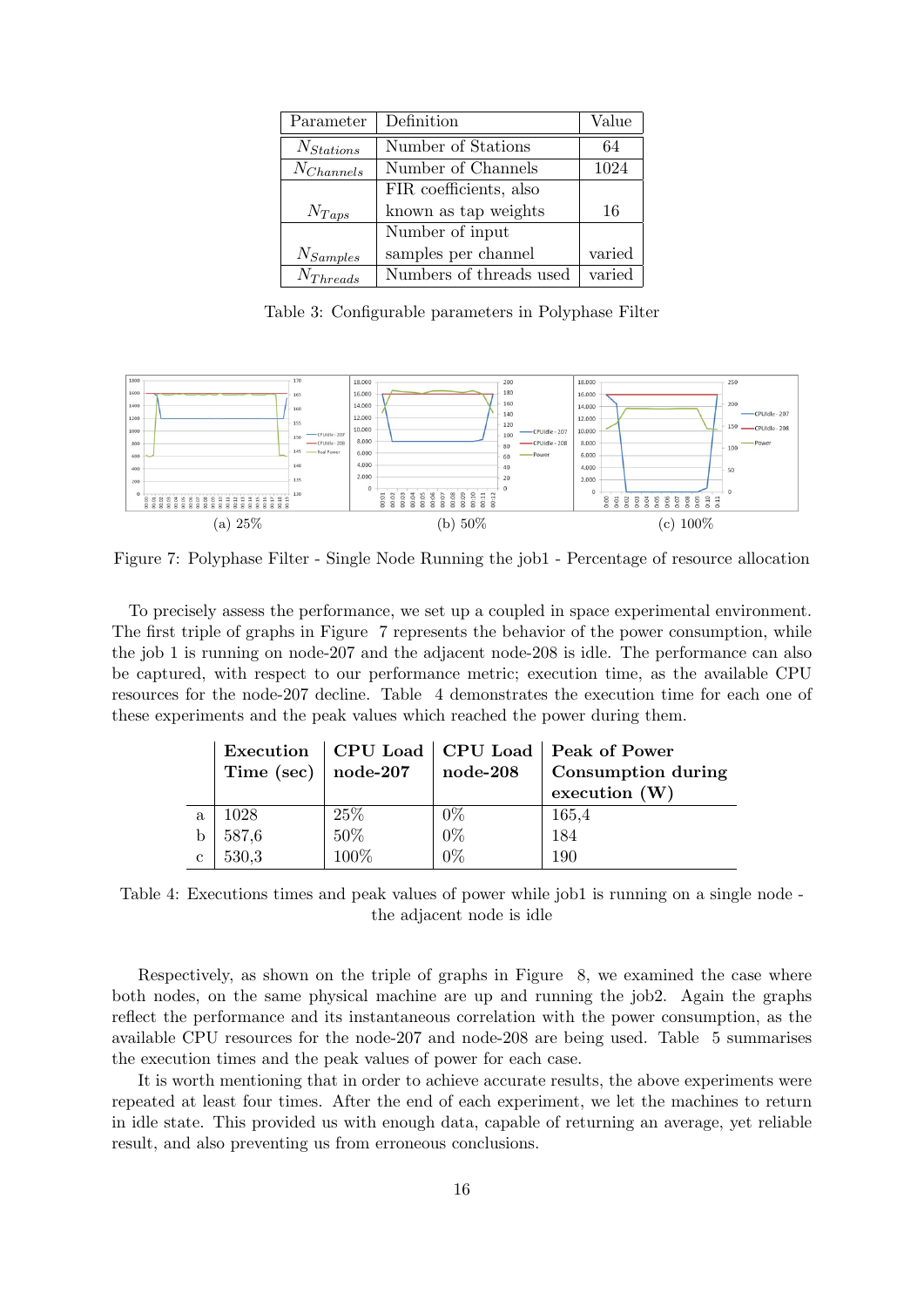

Figure 8: Polyphase Filter - Two Nodes Running the job2 - Percentage of resource allocation

|              | Max Execution   CPU Load   CPU Load   Peak of Power |                      |                     |                    |
|--------------|-----------------------------------------------------|----------------------|---------------------|--------------------|
|              | Time (sec)                                          | $node-207$           | $node-208$          | Consumption during |
|              |                                                     |                      |                     | execution $(W)$    |
| a            | 515,4                                               | 25\%                 |                     | 189                |
|              | 294,9                                               | $\frac{50\%}{100\%}$ | $\frac{25\%}{50\%}$ | 227                |
| $\mathbf{c}$ | 269.5                                               |                      | 100%                | 239                |

Table 5: Max Executions times and peak values of power while job2 is running on both nodes.

To evaluate the the trade-off between power consumption and performance for all the above cases, we built a coupled in time environment of 1200 sec. The selection of this specific interval of time made after taking account the longer execution time, which is 1028 sec. The bar graphs in Figure 9 indicate that, although power consumption and CPU usage are tightly associated in the same direction, finally in a short time interval, approximately equal to the longer execution time, the gains in power saving is almost negligible.



Figure 9: Average Power Consumption in 1200 sec interval of time

Tables 6 and 7, which hold the results of our calculations, show that power consumption is almost the same at a given interval, which is greater than the time of the longer execution. Therefore, if there can not be achieved gains in power saving, the more optimal strategy is to achieve better performance, gaining the delivery of a response in the shortest possible time. Not allowing a single job execution to use all available resources, does not return power saving at all. Instead, allocating all the available resources returns better performance, in terms of execution time, without incurring higher power consumption.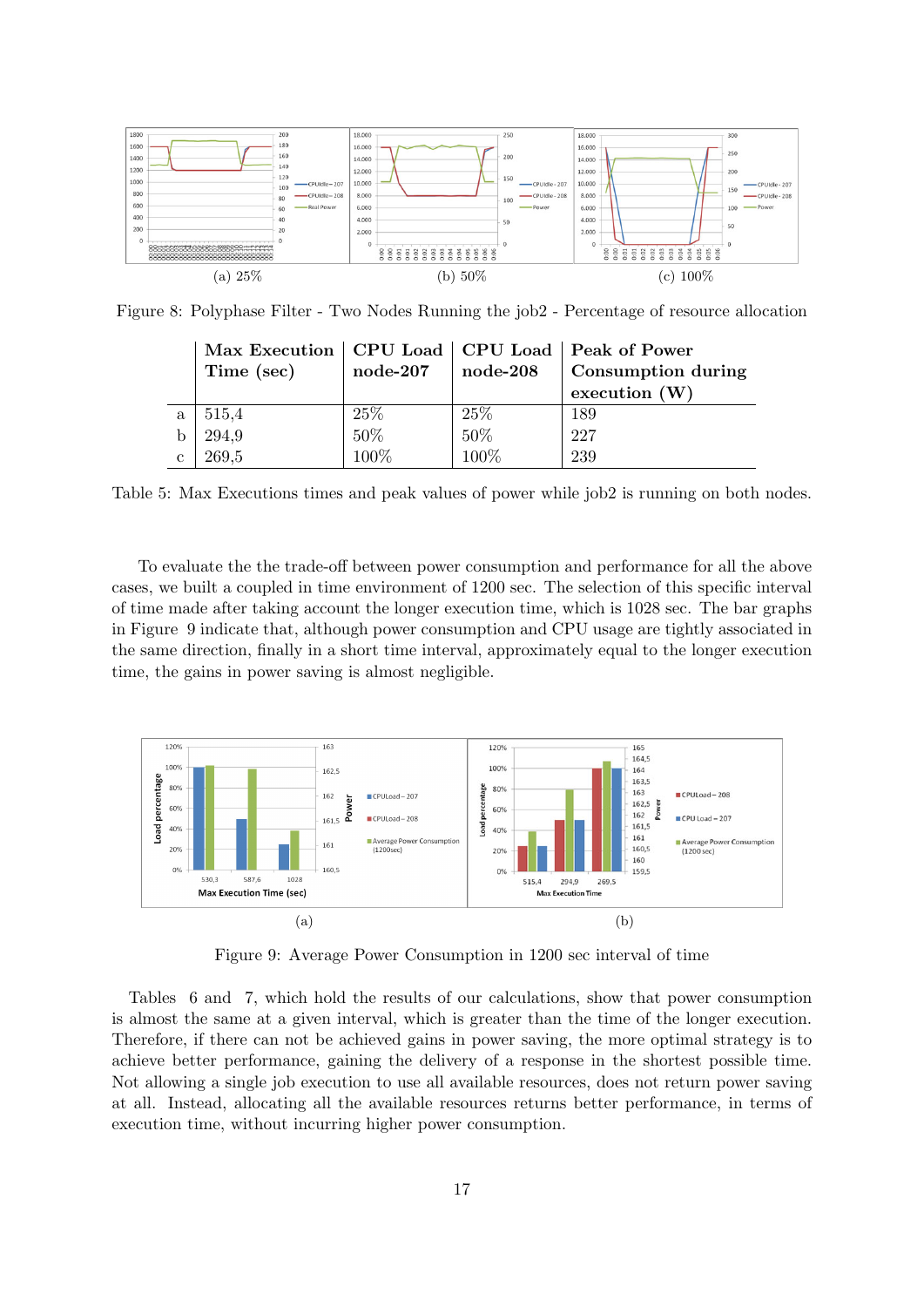| Execution Time   CPU Load 207   CPU Load 208   Avarage Power |      |       |                                        |
|--------------------------------------------------------------|------|-------|----------------------------------------|
| in seconds                                                   |      |       | $\textbf{Consumption}(1200\text{sec})$ |
| 1028                                                         | 25%  | $0\%$ | 161,30                                 |
| 587,6                                                        | 50%  | $0\%$ | 162,54                                 |
| 530,3                                                        | 100% | $0\%$ | 162,62                                 |

Table 6: Execution time and the corresponding average power consumption when job1 is running on node-207

| Max Execution   CPU Load 207   CPU Load 208   Avarage Power |      |        |                                           |
|-------------------------------------------------------------|------|--------|-------------------------------------------|
| Time in seconds                                             |      |        | $\mathrm{Consumption} (1200\mathrm{sec})$ |
| 515,4                                                       | 25%  | 25\%   | 161,27                                    |
| 294,9                                                       | 50%  | $50\%$ | 163,14                                    |
| 269,5                                                       | 100% | 100%   | 164,39                                    |

Table 7: Execution time and the corresponding average power consumption when job2 is running on both nodes

Our intention was also to test the behavior of DAS-4, with respect to the same metrics as above, in the case where a node is already up and running a job, without using all its available resources, while a second job requests to be executed in that node. The implementation of the DAS-4 to execute a request is based on a queue system, which makes impossible another job to run on the same node when the first job execution has not finished. The queue system of DAS-4 uses a job execution scheduler. This scheduler invalidates concurrent job execution.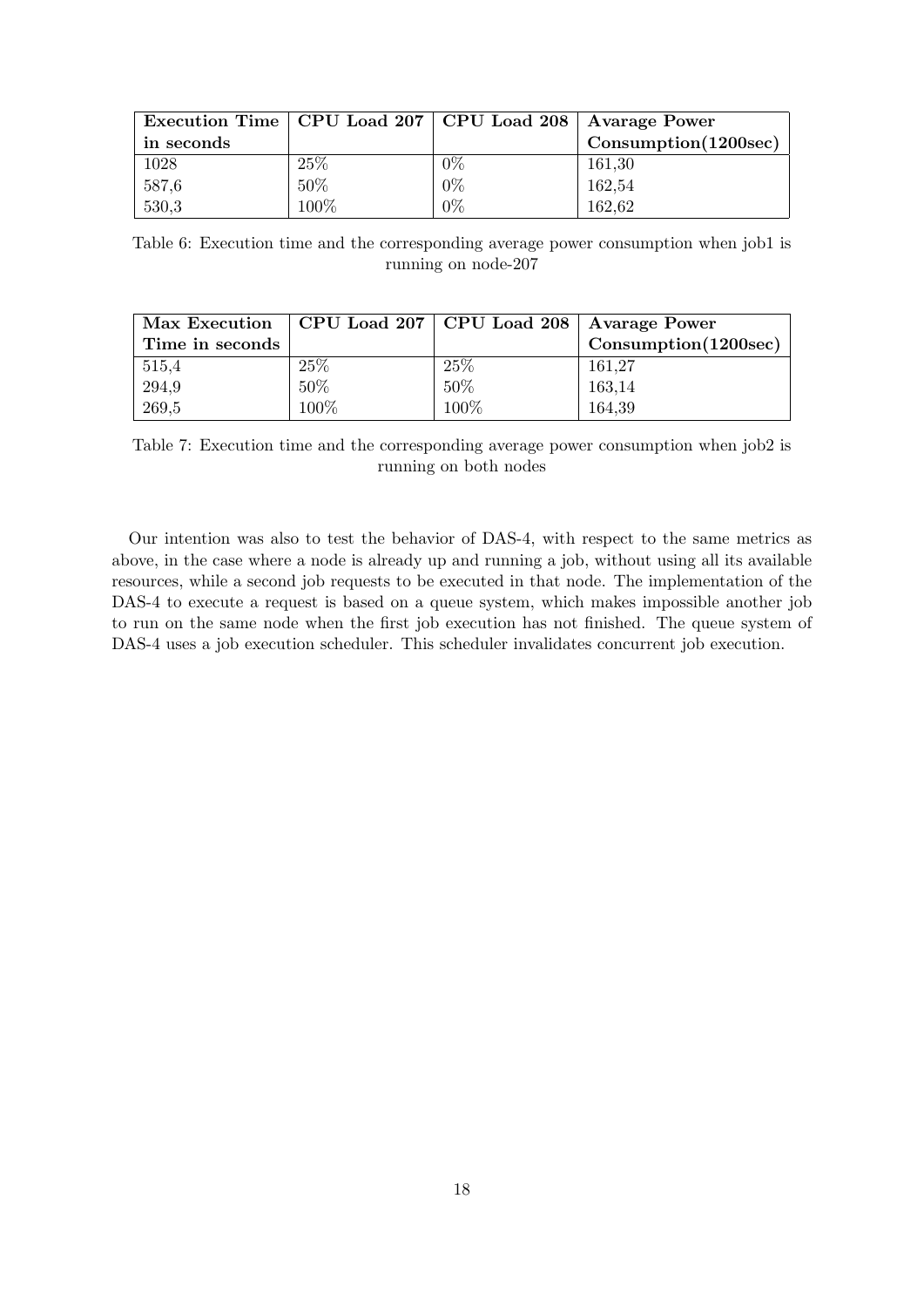## 6 Conclusions

A few conclusions can be drawn from the results of this study. First, idle nodes in DAS-4 clusters always consume the same amount of power: 143W. The fact that no different value was measured indicates that the available power saving techniques were not effectively used, since 143W is the base value for the energy consumption for any given node in idle state.

Second, the study showed that better performance can be achieved without higher power consumption, even when executing a job using all available resources. Executing a job in a node with  $100\%$  of the resources allocated, which results in a shorter execution time, does not affect the total energy consumption in the end.

The experiments with the Cluster environment also show that one more improvement concerning the trade-off between performance and energy is to always select nodes which are available in the same physical server. Namely, in definite execution time job, better performance can be achieved using roughly the same amount of power.

The queue scheduler at DAS-4 Cluster, can only grant the execution of a job or request once the previous request has been finished. This means that the scenario to execute two jobs at the same time impossible. Therefore, other experimentations to evaluate the trade-off were impossible due to this policy.

Also, similar experiments over nodes providing virtualization through OpenNebula were impossible to be executed. The current configuration and requirements of the Cloud environment of DAS-4 could not offer a single allocation of resources. Without this policy, one could evaluate power consumption and energy of a single VM while the other VM stays in the idle state.

Considering the above mentioned restrictions and policies, and based on our results for the Cluster Environment, a Node Coordinator is suggested to optimize the current DAS-4 environment.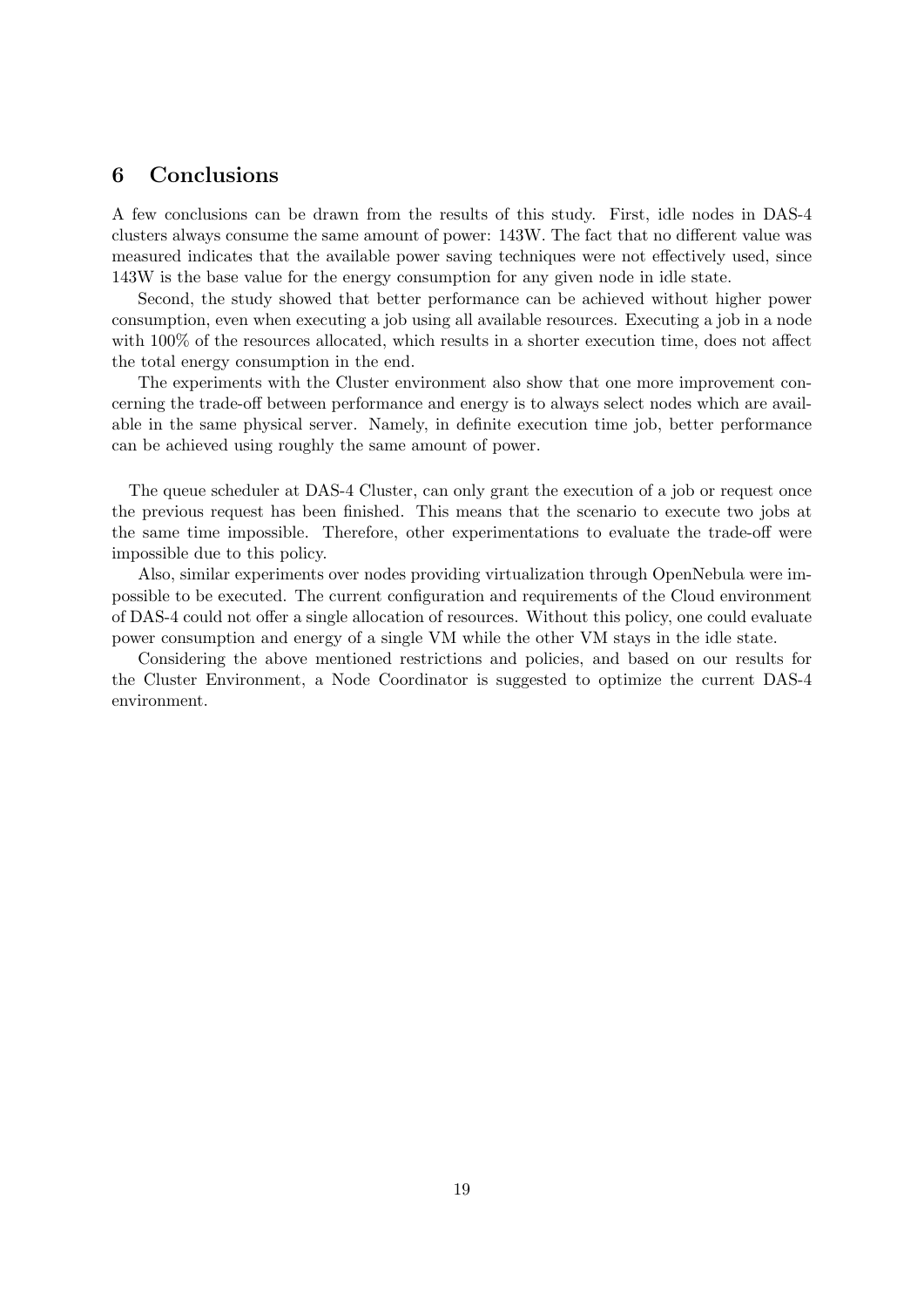## 7 Future Work

Based on this conclusion, we propose that the DAS-4 Cluster can make use of a coordinator to grant nodes on demand. This Coordinator behaves as a job scheduler, granting the best available node to handle user requests. The optimal execution performance this Node Coordinator must fulfill, is to grant nodes which shares the same server and the same outlet, and use the available workload. This coordinator must know about the following informations:

#### - Node mapping;

This node mapping contains the list of all nodes managed by a single head node;

#### - Current workload;

For the workload, existing and current information can be extract from Bright Cluster Manager. Information provided from this manager is enough to build a base with CPU System workload, Memory Usage and other comparison metrics;

#### - Current power consumption;

The PDU's provides energy information by means of outlets. The information contained in a single outlet is entangle, so one outlet provides data about two nodes;

To cover all six head file systems of DAS-4, we also propose that one node coordinator should be implemented in each of the head nodes. Each head node request is executed independently of the other head nodes. In the end, the coordinator will be the one responsible to take decisions on where to run a request, making it transparent for the end user by running on the best trade-off between energy and performance.

Another green feature that can be implemented with the role of a Node Coordinator, is to provide energy saving mechanisms by suspending nodes. In this feature the Coordinator will take decision to change the state of idle nodes to the suspended mode. Obviously this decision to suspend a node which was idle, depends on the system requirements and this should be taken into account when defining the maximum idle time limit. [24]

The figure below can illustrate the behavior of a node coordinator:



Figure 10: Node Coordinator

The figure 10 shows exactly the proposed scenario to implement the Node Coordinator. An user sends the request to reserve a node in the Cluster to therefore execute a job. Each head node coordinator, making use of a list which maps all the available nodes, handles the user request by means of the script. This script contains the current information about resource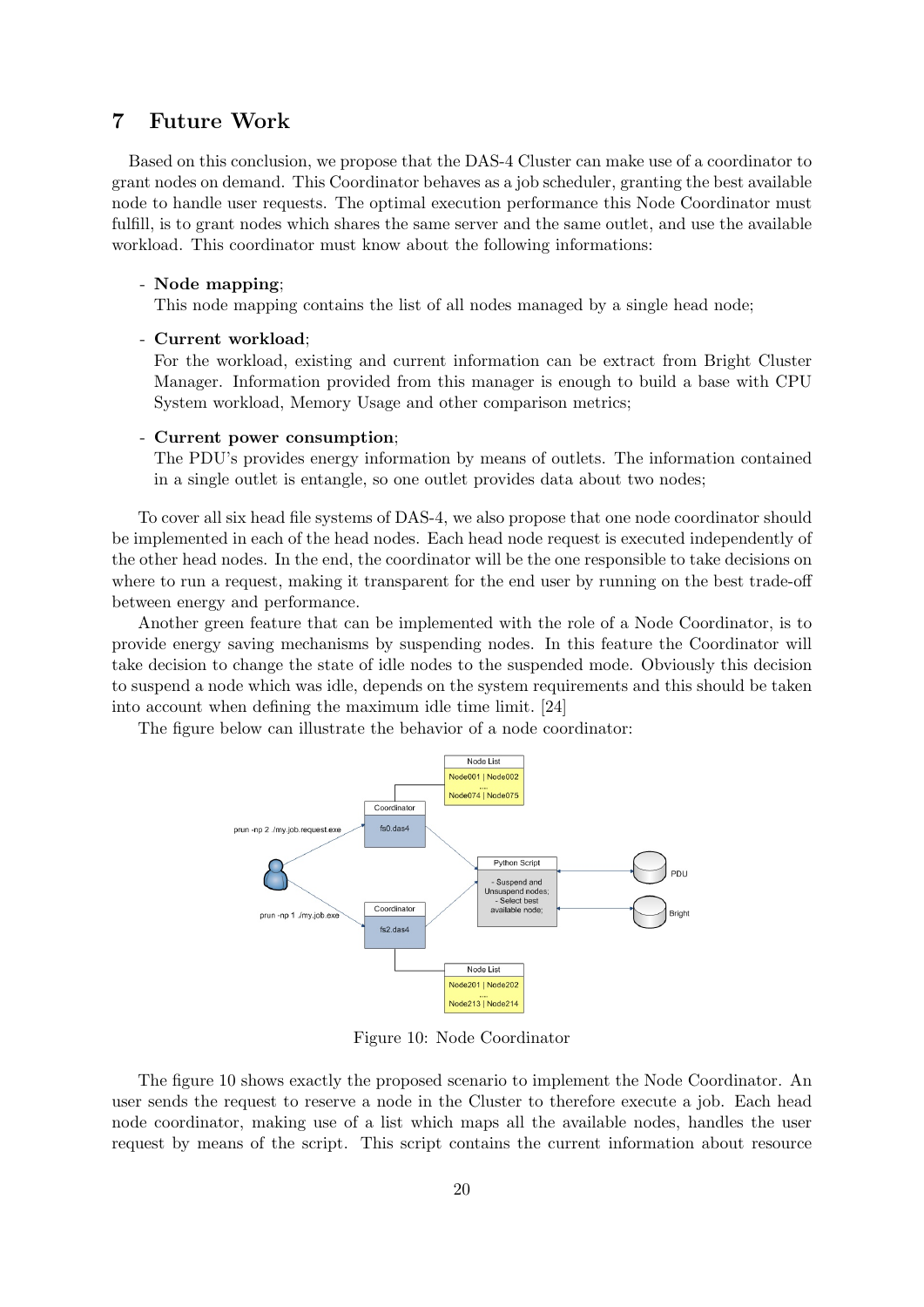usage (workload allocation) and energy consumption. Based on this information, the script grants the optimal node to execute the user request. The script will also maintain the policy to change the state of the nodes from idle to suspend taking into account the system requirements.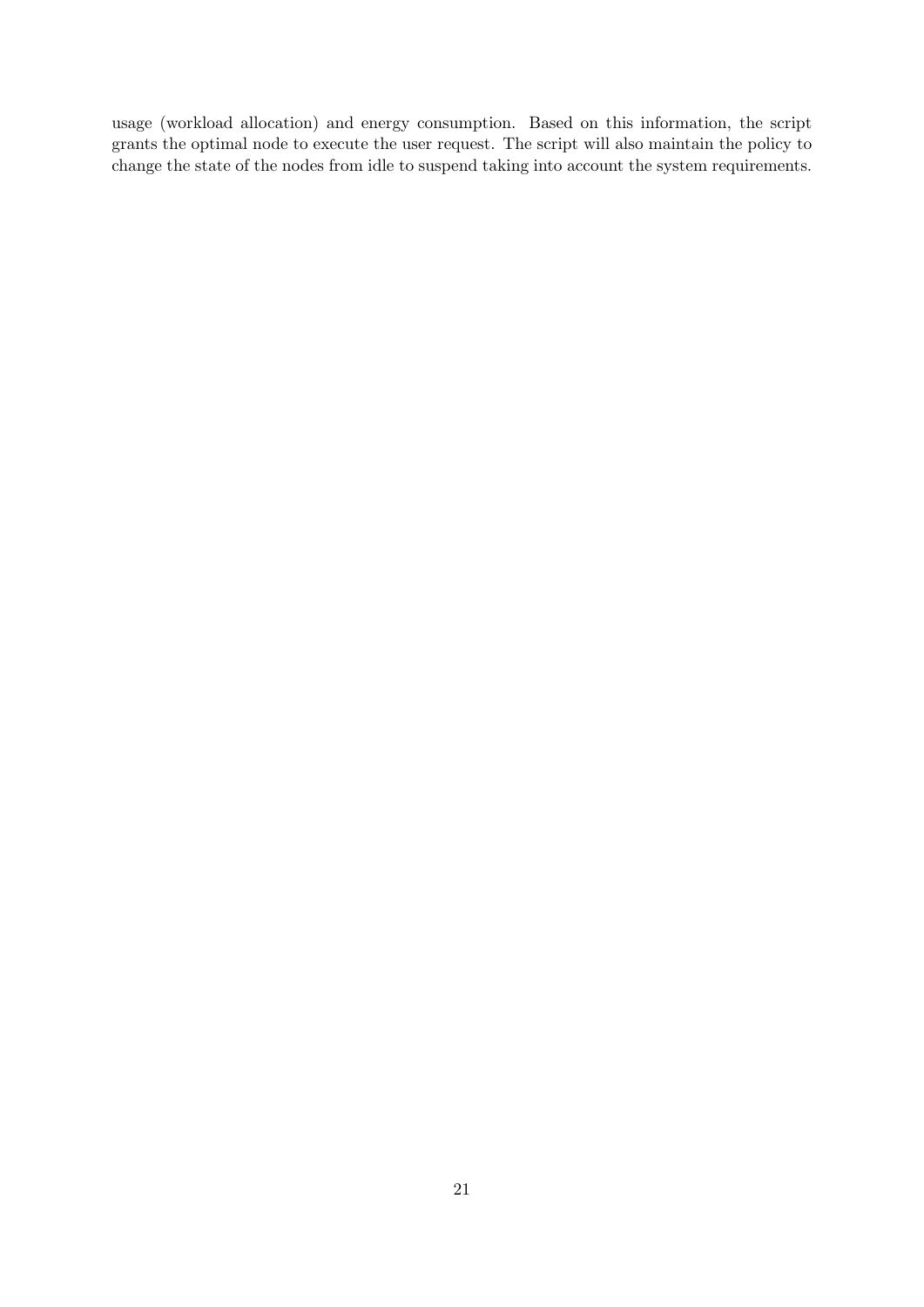## References

- [1] Y.Awano and S.Kuribayashi. "Reducing Power Consumption and Improving Quality of Service in Cloud Environments",26-28 Sept. 2012,Seikei Univ., Musashino, Japan
- [2] Foster, Ian, et al. "Cloud computing and grid computing 360-degree compared." Grid Computing Environments Workshop, 2008. GCE'08. Ieee, 2008.
- [3] Bruneo,D., Longo, F.,Puliafito, A. "Evaluating Energy consumption in a Cloud Infrastructure", Dipt. di Mat Univ. degli Studi di Messina, Messina, Italy, 20-24 June 2011.
- [4] Wang, Shuen-Tai, Chin-Hung Li, and Ying-Chuan Chen. "Reducing Power Consumption in Cloud Platforms using an Effective Mechanism."
- [5] T. Killalea, Meet the virts, Queue, vol. 6, no. 1, pp. 1418, 2008
- [6] FeiFei Chen,Schneider, J.;Yun Yang;Grundy, J.;Qiang He, "An Energy Consumption Model and Analysis Tool for Cloud Computing Environments",Swinburne University of Technology,Melbourne, Australia, June 2012
- [7] Texas Instruments, "CMOS Power Consumption and Cpd Calculation". 1997
- [8] Orgerie, A-C., Laurent Lefevre, and J-P. Gelas. "Demystifying energy consumption in Grids and Clouds." Green Computing Conference, 2010 International. IEEE, 2010.
- [9] Kansal, Aman, et al. "Virtual machine power metering and provisioning." Proceedings of the 1st ACM symposium on Cloud computing. ACM, 2010.
- [10] Chen, Qingwen, Paola Grosso, Karel van der Veldt, Cees de Laat, Rutger Hofman, and Henri Bal. "Profiling energy consumption of VMs for green cloud computing." In Dependable, Autonomic and Secure Computing (DASC), 2011 IEEE Ninth International Conference on, pp. 768-775. IEEE, 2011.
- [11] Liu, Liang, et al. "GreenCloud: a new architecture for green data center." Proceedings of the 6th international conference industry session on Autonomic computing and communications industry session. ACM, 2009.
- [12] Gurumurthi, Sudhanva, et al. "Using complete machine simulation for software power estimation: The softwatt approach." High-Performance Computer Architecture, 2002. Proceedings. Eighth International Symposium on. IEEE, 2002.
- [13] van der Veldt, K., van Nieuwpoort, R., Varbanescu, A. L., & Jesshope, C. (2012, June). A polyphase filter for GPUs and multi-core processors. In Proceedings of the 2012 workshop on High-Performance Computing for Astronomy Date (pp. 33-40). ACM.
- [14] Ren, Gang, et al. "Google-wide profiling: A continuous profiling infrastructure for data centers." Micro, IEEE 30.4 (2010): 65-79.
- [15] Tudoran, R., Costan, A., Antoniu, G., & Bouge, L. (2012, April). A performance evaluation of Azure and Nimbus clouds for scientific applications. In Proceedings of the 2nd International Workshop on Cloud Computing Platforms (p. 4). ACM.
- [16] Nezih Yigitbasi, Alexandru Iosup, Dick Epema, Simon Ostermann, "C-Meter: A Framework for Performance Analysis of Computing Clouds." ccgrid, pp.472-477, 2009 9th IEEE ACM International Symposium on Cluster Computing and the Grid, 2009